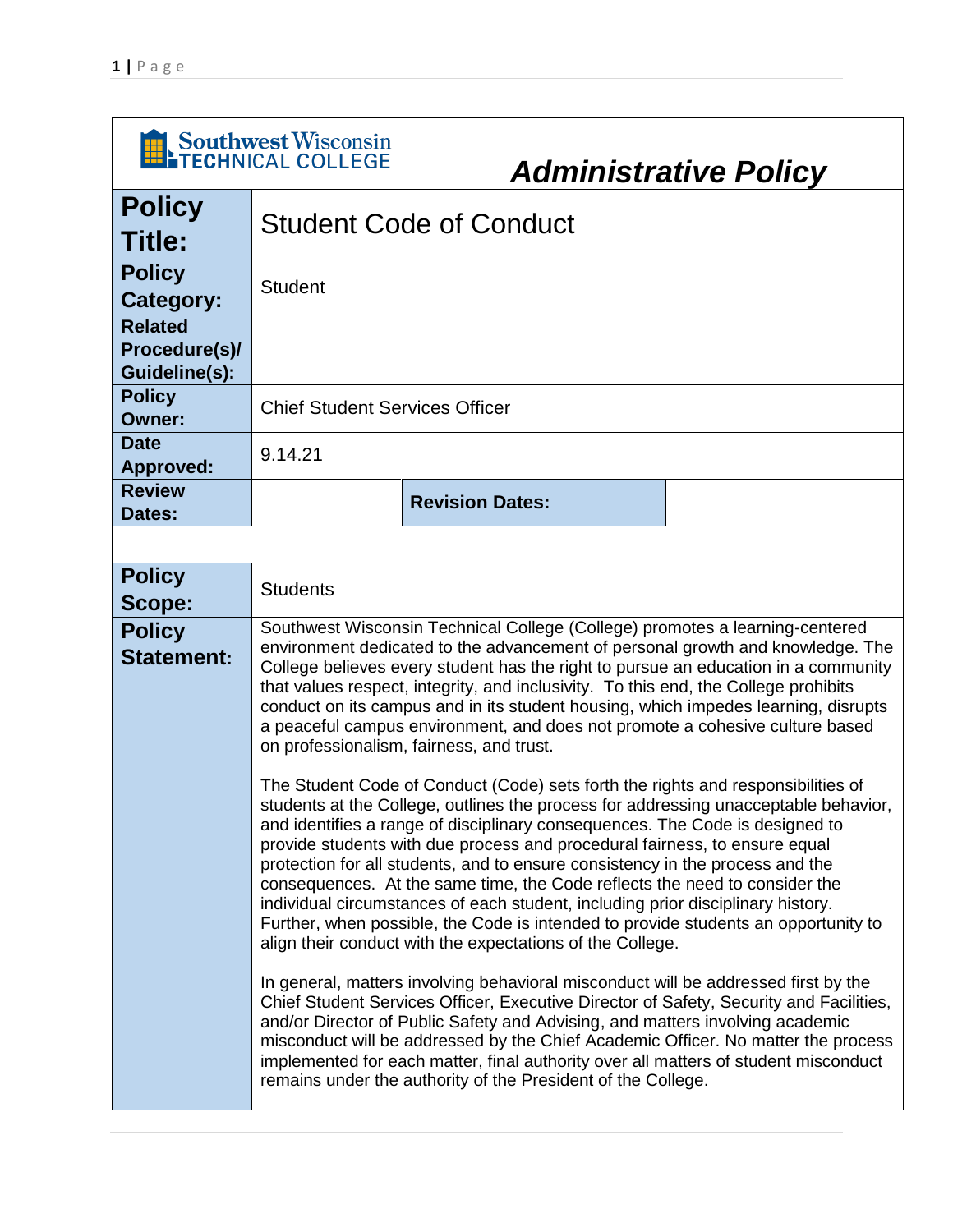## **Jurisdiction**

The Code applies to students (and their guests) on property owned, leased, or controlled by the College, Foundation or Real Estate Foundation, at Collegesponsored activities and events, and in College housing. This Code may apply to off-campus activities and locations when conduct has an actual or potential adverse impact on the College community, including conduct which presents a danger or threat to the health or safety of self or others, significantly impinges upon the rights, property or achievements of self or others, significantly breaches the peace and/or causes social disorder, or is detrimental to the educational mission and/or interests of the College.

The Code applies to conduct that occurs in-person, in writing, via cellphone, and online via email or other electronic mediums including blogs, web postings, chats, and social networking sites.

Finally, the Code applies to all students enrolled in credit and non-credit courses.

## **Due Process**

Students alleged to have violated the Code are entitled to the following due process:

- Written notice of the allegations;
- Timely investigation of the allegations;
- Notice of the applicable range of consequences;
- Opportunity to respond to the allegations and participate in the adjudicatory process, including the right to provide relevant information and witnesses; and
- Appeal, if applicable.

# **BEHAVIORAL MISCONDUCT**

The following conduct constitutes a violation of the Code and will subject a student to disciplinary action. Some violations below will also trigger a report to law enforcement.

- *1. Noncompliance with Policies and Procedures -* Noncompliance with College policies and procedures applicable to students (and their guests) and student housing, including the lease and any other applicable housing regulations.
- *2. Noncompliance with Law -* Noncompliance with any local, state, or federal law, including statutes, regulations, and ordinances.
- *3. Failure to cooperate with Southwest Tech administration or faculty -* Failure to appear when requested at conferences, meetings, or hearings; failure to respond to verbal or written inquiries; knowingly furnishing false information, and failure to comply with a reasonable request regarding a Southwest Tech matter.
- *4. Failure to comply with a directive from Southwest Tech employee.* Failure to comply with any verbal or written directive communicated in person, in writing, via cellphone, and online via email or other electronic medium.
- *5. Forgery* Alteration or misuse of any College document, record, form, or instrument of identification.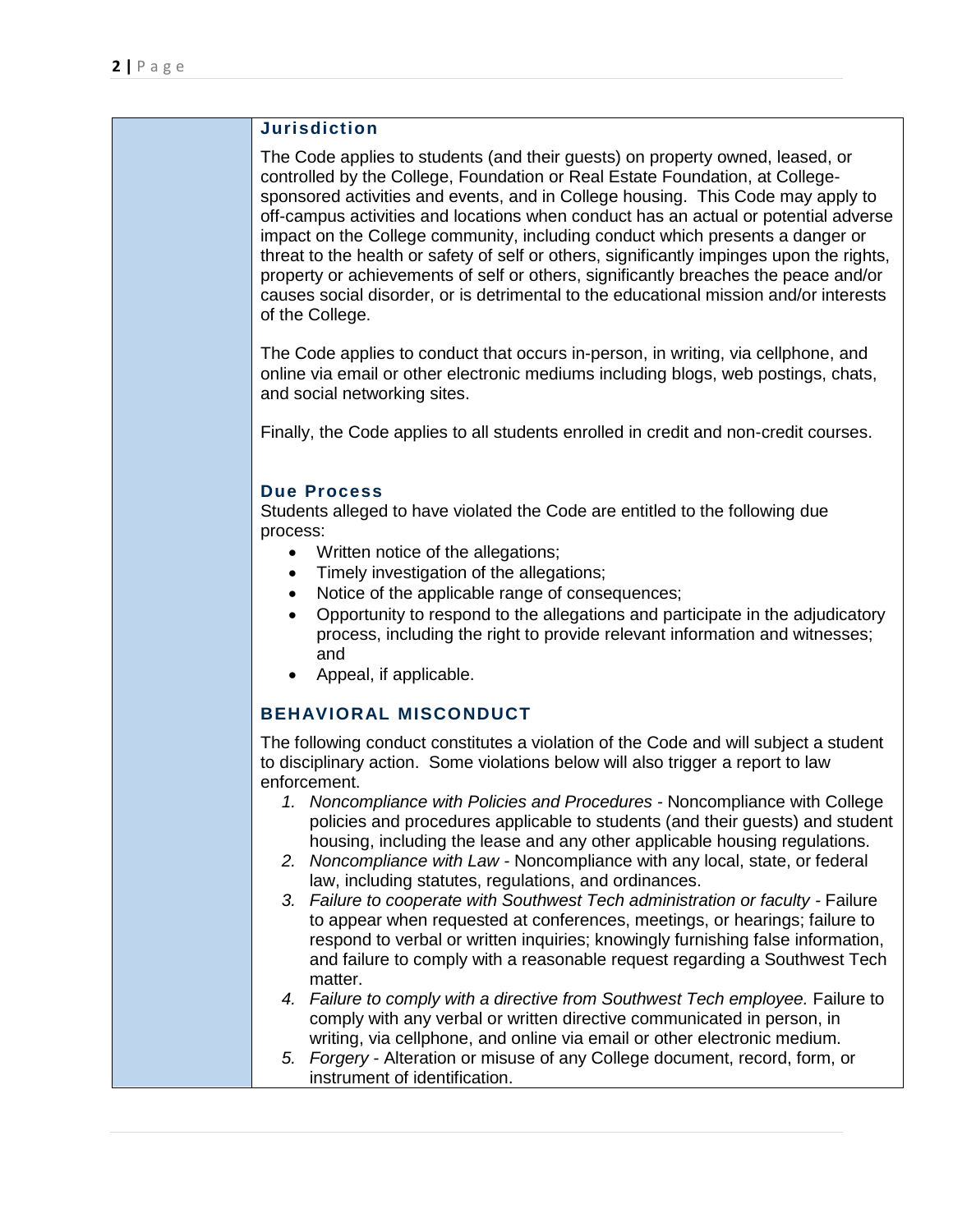| Trespassing - Unauthorized entry into or use of property owned, leased, or<br>6.                                                                              |
|---------------------------------------------------------------------------------------------------------------------------------------------------------------|
| controlled by the College, Foundation or Real Estate Foundation or at                                                                                         |
| College-sponsored events or activities. Unauthorized possession, duplication                                                                                  |
| or use of keys/swipe cards/lock codes to any property owned, leased, or                                                                                       |
| controlled by the College, Foundation or Real Estate Foundation.                                                                                              |
| 7. Trademark - Unauthorized use (including misuse) of College names and                                                                                       |
| images;                                                                                                                                                       |
| 8. Misuse of Technology - Violation of the College's Acceptable Use of                                                                                        |
| <b>Information Technology Services Resources Policy</b> , and otherwise unethical,                                                                            |
| inappropriate, or illegal use of College technology and IT resources.                                                                                         |
| 9. Use of Prohibited Items - The use of hover boards, drones, fireworks,                                                                                      |
| explosives and other prohibited items is not permitted                                                                                                        |
| 10. Invasions of Privacy - Using electronic or other means to record or                                                                                       |
| photograph any person in a location where there is a reasonable expectation                                                                                   |
| of privacy. This includes, but is not limited to, recording or photography in                                                                                 |
| shower/locker rooms, restrooms, and student housing. The storing, sharing,                                                                                    |
| and/or distributing of such unauthorized recordings or photographs by any<br>means is also prohibited.                                                        |
| 11. Disruptive Behavior - Intentional or reckless conduct that disrupts College                                                                               |
| operations including, but not limited to: the obstruction of teaching,                                                                                        |
| administration, activities which occur on the College campus (whether or not                                                                                  |
| sponsored by the College); and acts that impair, interfere with, or obstruct the                                                                              |
| orderly conduct, processes and functions of the College. Classroom                                                                                            |
| disruptions include conduct that a reasonable person would view as                                                                                            |
| substantially or repeatedly interfering with faculty's ability to teach or                                                                                    |
| student's right to learn. [See Classroom Disruptions Below]                                                                                                   |
| 12. Assault or Battery - Threats of physical harm or physical harm against                                                                                    |
| another individual.                                                                                                                                           |
| 13. Disorderly conduct/fighting - Conduct which is inappropriately loud, lewd,                                                                                |
| indecent or obscene and conduct that constitutes prohibited behavior in                                                                                       |
| designated areas (e.g. Knox Learning Center, Testing Center, Charley's,                                                                                       |
| housing, laboratory areas), with or without the presence of formal signage.                                                                                   |
| 14. Abusive acts - Acts of verbal or physical abuse, or acts which intimidate,                                                                                |
| harass, threaten, coerce, or otherwise endanger the health or safety of any                                                                                   |
| person or create a hostile learning or working environment.                                                                                                   |
| 15. Hazing - Doing, requiring or encouraging any forced activity, whether or not                                                                              |
| the act is voluntarily agreed upon, in conjunction with initiation, admission                                                                                 |
| into, or continued membership or participation in any group that causes or                                                                                    |
| creates a reasonable risk of mental or physical harm or humiliation. Hazing                                                                                   |
| may include: any brutality of a physical nature, such as whipping, beating, or                                                                                |
| branding; forced consumption of any food, liquor, drug or other substance;                                                                                    |
| forced confinement; or any other forced activity which endangers the physical                                                                                 |
| health or safety of a student.                                                                                                                                |
| 16. Bullying and cyberbullying - Deliberate or intentional behavior, including<br>behavior conducted on computers, cell phones, and other electronic devices, |
| using words or actions, intended to cause fear, intimidation or harm. Bullying                                                                                |
| and cyberbullying may be repeated behavior and involve an imbalance of                                                                                        |
| power.                                                                                                                                                        |
| 17. Sexual harassment under Title IX of the Education Amendments. Sexual                                                                                      |
| harassment under Title IX is defined as follows:                                                                                                              |
|                                                                                                                                                               |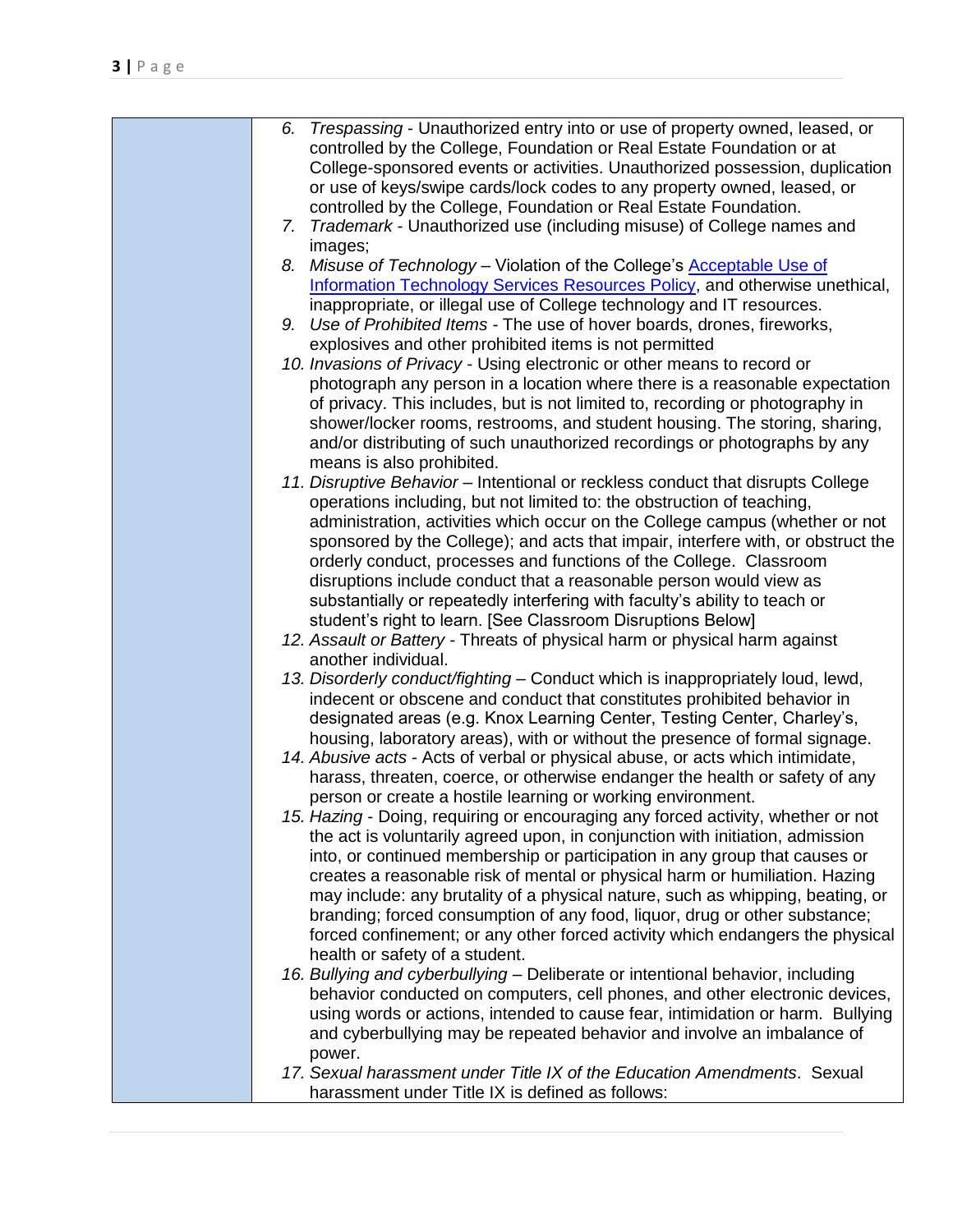| service of the College on an individual's participation in unwelcome<br>sexual conduct (often called "quid pro quo" harassment);<br>b. Unwelcome conduct determined by a reasonable person to be so<br>severe, pervasive, and objectively offensive that it effectively denies<br>a person equal access to the College's education program or<br>activity; or<br>c. "Sexual assault" as defined in 20 U.S.C. $1092(f)(6)A(v)$ , or "dating<br>violence" as defined in 34 U.S.C. 12291(a)(10), "domestic violence"<br>as defined in 34 U.S.C. 12291(a)(8), or "stalking" as defined in 34<br>U.S.C. 12291(a)(30).<br>Reports of sexual harassment under Title IX will be addressed under the<br>College's Gender Discrimination and Sexual Misconduct (Title IX) policy<br>at: Gender-Discrimination-Sexual-Misconduct-Title-IX-Pending-<br>Approval.pdf (swtc.edu)<br>18. Gender Discrimination and Sexual Misconduct. Conduct in violation of the<br>College's Gender Discrimination and Sexual Misconduct policy in the Student<br>Handbook (https://www.swtc.edu/uploadedpdfs/academic/Student-<br>Handbook.pdf) 2021-2022, including but not limited to verbal, written or<br>physical conduct that is sufficiently serious (i.e. severe, persistent or<br>pervasive) as to limit or deny an individual's ability to participate in or benefit<br>from the college's programs; unwelcome or unwanted and forced or coerced<br>sexual intercourse or sexual contact; making unwelcome sexual advances,<br>unwelcome requests for sexual favors, unwelcome physical contact of a<br>sexual nature, and/or unwelcome verbal or physical contact of a sexual<br>nature; and sexual abuse of individuals through the exchange of sex or<br>sexual acts for drugs, food, shelter, protection, other basics of life, and/or<br>money.<br>19. Weapons – Unauthorized use, possession or distribution of weapons,<br>firearms, explosives or hazardous objects or substances on property owned<br>or leased by the College, Foundation or Real Estate Foundation or at<br>College-sponsored events. Weapons include knuckles; a nunchaku or any<br>similar weapon; knives; a knife blade; baton of any type; explosive devices of<br>any type; "look-alike" instruments or weapons (e.g., BB gun, pellet gun, or<br>any instrument designed to look like a weapon); and pepper spray or any<br>other device used in a threatening and/or unlawful manner.<br>The following are exempt from this provision:<br>a. Authorized law enforcement officers in uniform or plain clothes<br>officers with a badge on display.<br>b. Individuals participating in authorized law enforcement training<br>activities.<br>c. Individuals transporting firearms for authorized training classes.<br>d. The possession of handguns is permitted in parking and outdoor<br>areas when in the possession of properly licensed persons to the<br>extent required by law.<br>e. The possession of knives as eating utensils or for the purpose of<br>food preparation or as tools when authorized by an instructor (such<br>as in a lab setting) is permitted.<br>20. Brandishing objects - Displaying, showing, waving, or exhibiting any object in<br>a manner which a reasonable person might find threatening. |                                                                         |
|----------------------------------------------------------------------------------------------------------------------------------------------------------------------------------------------------------------------------------------------------------------------------------------------------------------------------------------------------------------------------------------------------------------------------------------------------------------------------------------------------------------------------------------------------------------------------------------------------------------------------------------------------------------------------------------------------------------------------------------------------------------------------------------------------------------------------------------------------------------------------------------------------------------------------------------------------------------------------------------------------------------------------------------------------------------------------------------------------------------------------------------------------------------------------------------------------------------------------------------------------------------------------------------------------------------------------------------------------------------------------------------------------------------------------------------------------------------------------------------------------------------------------------------------------------------------------------------------------------------------------------------------------------------------------------------------------------------------------------------------------------------------------------------------------------------------------------------------------------------------------------------------------------------------------------------------------------------------------------------------------------------------------------------------------------------------------------------------------------------------------------------------------------------------------------------------------------------------------------------------------------------------------------------------------------------------------------------------------------------------------------------------------------------------------------------------------------------------------------------------------------------------------------------------------------------------------------------------------------------------------------------------------------------------------------------------------------------------------------------------------------------------------------------------------------------------------------------------------------------------------------------------------------------------------------------------------------------------------------------------------------------------------------------------------------------------------------------------------------------------------------------------------------------------------------------------------------------------------------------------------------------------------------------------|-------------------------------------------------------------------------|
|                                                                                                                                                                                                                                                                                                                                                                                                                                                                                                                                                                                                                                                                                                                                                                                                                                                                                                                                                                                                                                                                                                                                                                                                                                                                                                                                                                                                                                                                                                                                                                                                                                                                                                                                                                                                                                                                                                                                                                                                                                                                                                                                                                                                                                                                                                                                                                                                                                                                                                                                                                                                                                                                                                                                                                                                                                                                                                                                                                                                                                                                                                                                                                                                                                                                                              | a. A College employee conditioning the provision of an aid, benefit, or |
|                                                                                                                                                                                                                                                                                                                                                                                                                                                                                                                                                                                                                                                                                                                                                                                                                                                                                                                                                                                                                                                                                                                                                                                                                                                                                                                                                                                                                                                                                                                                                                                                                                                                                                                                                                                                                                                                                                                                                                                                                                                                                                                                                                                                                                                                                                                                                                                                                                                                                                                                                                                                                                                                                                                                                                                                                                                                                                                                                                                                                                                                                                                                                                                                                                                                                              |                                                                         |
|                                                                                                                                                                                                                                                                                                                                                                                                                                                                                                                                                                                                                                                                                                                                                                                                                                                                                                                                                                                                                                                                                                                                                                                                                                                                                                                                                                                                                                                                                                                                                                                                                                                                                                                                                                                                                                                                                                                                                                                                                                                                                                                                                                                                                                                                                                                                                                                                                                                                                                                                                                                                                                                                                                                                                                                                                                                                                                                                                                                                                                                                                                                                                                                                                                                                                              |                                                                         |
|                                                                                                                                                                                                                                                                                                                                                                                                                                                                                                                                                                                                                                                                                                                                                                                                                                                                                                                                                                                                                                                                                                                                                                                                                                                                                                                                                                                                                                                                                                                                                                                                                                                                                                                                                                                                                                                                                                                                                                                                                                                                                                                                                                                                                                                                                                                                                                                                                                                                                                                                                                                                                                                                                                                                                                                                                                                                                                                                                                                                                                                                                                                                                                                                                                                                                              |                                                                         |
|                                                                                                                                                                                                                                                                                                                                                                                                                                                                                                                                                                                                                                                                                                                                                                                                                                                                                                                                                                                                                                                                                                                                                                                                                                                                                                                                                                                                                                                                                                                                                                                                                                                                                                                                                                                                                                                                                                                                                                                                                                                                                                                                                                                                                                                                                                                                                                                                                                                                                                                                                                                                                                                                                                                                                                                                                                                                                                                                                                                                                                                                                                                                                                                                                                                                                              |                                                                         |
|                                                                                                                                                                                                                                                                                                                                                                                                                                                                                                                                                                                                                                                                                                                                                                                                                                                                                                                                                                                                                                                                                                                                                                                                                                                                                                                                                                                                                                                                                                                                                                                                                                                                                                                                                                                                                                                                                                                                                                                                                                                                                                                                                                                                                                                                                                                                                                                                                                                                                                                                                                                                                                                                                                                                                                                                                                                                                                                                                                                                                                                                                                                                                                                                                                                                                              |                                                                         |
|                                                                                                                                                                                                                                                                                                                                                                                                                                                                                                                                                                                                                                                                                                                                                                                                                                                                                                                                                                                                                                                                                                                                                                                                                                                                                                                                                                                                                                                                                                                                                                                                                                                                                                                                                                                                                                                                                                                                                                                                                                                                                                                                                                                                                                                                                                                                                                                                                                                                                                                                                                                                                                                                                                                                                                                                                                                                                                                                                                                                                                                                                                                                                                                                                                                                                              |                                                                         |
|                                                                                                                                                                                                                                                                                                                                                                                                                                                                                                                                                                                                                                                                                                                                                                                                                                                                                                                                                                                                                                                                                                                                                                                                                                                                                                                                                                                                                                                                                                                                                                                                                                                                                                                                                                                                                                                                                                                                                                                                                                                                                                                                                                                                                                                                                                                                                                                                                                                                                                                                                                                                                                                                                                                                                                                                                                                                                                                                                                                                                                                                                                                                                                                                                                                                                              |                                                                         |
|                                                                                                                                                                                                                                                                                                                                                                                                                                                                                                                                                                                                                                                                                                                                                                                                                                                                                                                                                                                                                                                                                                                                                                                                                                                                                                                                                                                                                                                                                                                                                                                                                                                                                                                                                                                                                                                                                                                                                                                                                                                                                                                                                                                                                                                                                                                                                                                                                                                                                                                                                                                                                                                                                                                                                                                                                                                                                                                                                                                                                                                                                                                                                                                                                                                                                              |                                                                         |
|                                                                                                                                                                                                                                                                                                                                                                                                                                                                                                                                                                                                                                                                                                                                                                                                                                                                                                                                                                                                                                                                                                                                                                                                                                                                                                                                                                                                                                                                                                                                                                                                                                                                                                                                                                                                                                                                                                                                                                                                                                                                                                                                                                                                                                                                                                                                                                                                                                                                                                                                                                                                                                                                                                                                                                                                                                                                                                                                                                                                                                                                                                                                                                                                                                                                                              |                                                                         |
|                                                                                                                                                                                                                                                                                                                                                                                                                                                                                                                                                                                                                                                                                                                                                                                                                                                                                                                                                                                                                                                                                                                                                                                                                                                                                                                                                                                                                                                                                                                                                                                                                                                                                                                                                                                                                                                                                                                                                                                                                                                                                                                                                                                                                                                                                                                                                                                                                                                                                                                                                                                                                                                                                                                                                                                                                                                                                                                                                                                                                                                                                                                                                                                                                                                                                              |                                                                         |
|                                                                                                                                                                                                                                                                                                                                                                                                                                                                                                                                                                                                                                                                                                                                                                                                                                                                                                                                                                                                                                                                                                                                                                                                                                                                                                                                                                                                                                                                                                                                                                                                                                                                                                                                                                                                                                                                                                                                                                                                                                                                                                                                                                                                                                                                                                                                                                                                                                                                                                                                                                                                                                                                                                                                                                                                                                                                                                                                                                                                                                                                                                                                                                                                                                                                                              |                                                                         |
|                                                                                                                                                                                                                                                                                                                                                                                                                                                                                                                                                                                                                                                                                                                                                                                                                                                                                                                                                                                                                                                                                                                                                                                                                                                                                                                                                                                                                                                                                                                                                                                                                                                                                                                                                                                                                                                                                                                                                                                                                                                                                                                                                                                                                                                                                                                                                                                                                                                                                                                                                                                                                                                                                                                                                                                                                                                                                                                                                                                                                                                                                                                                                                                                                                                                                              |                                                                         |
|                                                                                                                                                                                                                                                                                                                                                                                                                                                                                                                                                                                                                                                                                                                                                                                                                                                                                                                                                                                                                                                                                                                                                                                                                                                                                                                                                                                                                                                                                                                                                                                                                                                                                                                                                                                                                                                                                                                                                                                                                                                                                                                                                                                                                                                                                                                                                                                                                                                                                                                                                                                                                                                                                                                                                                                                                                                                                                                                                                                                                                                                                                                                                                                                                                                                                              |                                                                         |
|                                                                                                                                                                                                                                                                                                                                                                                                                                                                                                                                                                                                                                                                                                                                                                                                                                                                                                                                                                                                                                                                                                                                                                                                                                                                                                                                                                                                                                                                                                                                                                                                                                                                                                                                                                                                                                                                                                                                                                                                                                                                                                                                                                                                                                                                                                                                                                                                                                                                                                                                                                                                                                                                                                                                                                                                                                                                                                                                                                                                                                                                                                                                                                                                                                                                                              |                                                                         |
|                                                                                                                                                                                                                                                                                                                                                                                                                                                                                                                                                                                                                                                                                                                                                                                                                                                                                                                                                                                                                                                                                                                                                                                                                                                                                                                                                                                                                                                                                                                                                                                                                                                                                                                                                                                                                                                                                                                                                                                                                                                                                                                                                                                                                                                                                                                                                                                                                                                                                                                                                                                                                                                                                                                                                                                                                                                                                                                                                                                                                                                                                                                                                                                                                                                                                              |                                                                         |
|                                                                                                                                                                                                                                                                                                                                                                                                                                                                                                                                                                                                                                                                                                                                                                                                                                                                                                                                                                                                                                                                                                                                                                                                                                                                                                                                                                                                                                                                                                                                                                                                                                                                                                                                                                                                                                                                                                                                                                                                                                                                                                                                                                                                                                                                                                                                                                                                                                                                                                                                                                                                                                                                                                                                                                                                                                                                                                                                                                                                                                                                                                                                                                                                                                                                                              |                                                                         |
|                                                                                                                                                                                                                                                                                                                                                                                                                                                                                                                                                                                                                                                                                                                                                                                                                                                                                                                                                                                                                                                                                                                                                                                                                                                                                                                                                                                                                                                                                                                                                                                                                                                                                                                                                                                                                                                                                                                                                                                                                                                                                                                                                                                                                                                                                                                                                                                                                                                                                                                                                                                                                                                                                                                                                                                                                                                                                                                                                                                                                                                                                                                                                                                                                                                                                              |                                                                         |
|                                                                                                                                                                                                                                                                                                                                                                                                                                                                                                                                                                                                                                                                                                                                                                                                                                                                                                                                                                                                                                                                                                                                                                                                                                                                                                                                                                                                                                                                                                                                                                                                                                                                                                                                                                                                                                                                                                                                                                                                                                                                                                                                                                                                                                                                                                                                                                                                                                                                                                                                                                                                                                                                                                                                                                                                                                                                                                                                                                                                                                                                                                                                                                                                                                                                                              |                                                                         |
|                                                                                                                                                                                                                                                                                                                                                                                                                                                                                                                                                                                                                                                                                                                                                                                                                                                                                                                                                                                                                                                                                                                                                                                                                                                                                                                                                                                                                                                                                                                                                                                                                                                                                                                                                                                                                                                                                                                                                                                                                                                                                                                                                                                                                                                                                                                                                                                                                                                                                                                                                                                                                                                                                                                                                                                                                                                                                                                                                                                                                                                                                                                                                                                                                                                                                              |                                                                         |
|                                                                                                                                                                                                                                                                                                                                                                                                                                                                                                                                                                                                                                                                                                                                                                                                                                                                                                                                                                                                                                                                                                                                                                                                                                                                                                                                                                                                                                                                                                                                                                                                                                                                                                                                                                                                                                                                                                                                                                                                                                                                                                                                                                                                                                                                                                                                                                                                                                                                                                                                                                                                                                                                                                                                                                                                                                                                                                                                                                                                                                                                                                                                                                                                                                                                                              |                                                                         |
|                                                                                                                                                                                                                                                                                                                                                                                                                                                                                                                                                                                                                                                                                                                                                                                                                                                                                                                                                                                                                                                                                                                                                                                                                                                                                                                                                                                                                                                                                                                                                                                                                                                                                                                                                                                                                                                                                                                                                                                                                                                                                                                                                                                                                                                                                                                                                                                                                                                                                                                                                                                                                                                                                                                                                                                                                                                                                                                                                                                                                                                                                                                                                                                                                                                                                              |                                                                         |
|                                                                                                                                                                                                                                                                                                                                                                                                                                                                                                                                                                                                                                                                                                                                                                                                                                                                                                                                                                                                                                                                                                                                                                                                                                                                                                                                                                                                                                                                                                                                                                                                                                                                                                                                                                                                                                                                                                                                                                                                                                                                                                                                                                                                                                                                                                                                                                                                                                                                                                                                                                                                                                                                                                                                                                                                                                                                                                                                                                                                                                                                                                                                                                                                                                                                                              |                                                                         |
|                                                                                                                                                                                                                                                                                                                                                                                                                                                                                                                                                                                                                                                                                                                                                                                                                                                                                                                                                                                                                                                                                                                                                                                                                                                                                                                                                                                                                                                                                                                                                                                                                                                                                                                                                                                                                                                                                                                                                                                                                                                                                                                                                                                                                                                                                                                                                                                                                                                                                                                                                                                                                                                                                                                                                                                                                                                                                                                                                                                                                                                                                                                                                                                                                                                                                              |                                                                         |
|                                                                                                                                                                                                                                                                                                                                                                                                                                                                                                                                                                                                                                                                                                                                                                                                                                                                                                                                                                                                                                                                                                                                                                                                                                                                                                                                                                                                                                                                                                                                                                                                                                                                                                                                                                                                                                                                                                                                                                                                                                                                                                                                                                                                                                                                                                                                                                                                                                                                                                                                                                                                                                                                                                                                                                                                                                                                                                                                                                                                                                                                                                                                                                                                                                                                                              |                                                                         |
|                                                                                                                                                                                                                                                                                                                                                                                                                                                                                                                                                                                                                                                                                                                                                                                                                                                                                                                                                                                                                                                                                                                                                                                                                                                                                                                                                                                                                                                                                                                                                                                                                                                                                                                                                                                                                                                                                                                                                                                                                                                                                                                                                                                                                                                                                                                                                                                                                                                                                                                                                                                                                                                                                                                                                                                                                                                                                                                                                                                                                                                                                                                                                                                                                                                                                              |                                                                         |
|                                                                                                                                                                                                                                                                                                                                                                                                                                                                                                                                                                                                                                                                                                                                                                                                                                                                                                                                                                                                                                                                                                                                                                                                                                                                                                                                                                                                                                                                                                                                                                                                                                                                                                                                                                                                                                                                                                                                                                                                                                                                                                                                                                                                                                                                                                                                                                                                                                                                                                                                                                                                                                                                                                                                                                                                                                                                                                                                                                                                                                                                                                                                                                                                                                                                                              |                                                                         |
|                                                                                                                                                                                                                                                                                                                                                                                                                                                                                                                                                                                                                                                                                                                                                                                                                                                                                                                                                                                                                                                                                                                                                                                                                                                                                                                                                                                                                                                                                                                                                                                                                                                                                                                                                                                                                                                                                                                                                                                                                                                                                                                                                                                                                                                                                                                                                                                                                                                                                                                                                                                                                                                                                                                                                                                                                                                                                                                                                                                                                                                                                                                                                                                                                                                                                              |                                                                         |
|                                                                                                                                                                                                                                                                                                                                                                                                                                                                                                                                                                                                                                                                                                                                                                                                                                                                                                                                                                                                                                                                                                                                                                                                                                                                                                                                                                                                                                                                                                                                                                                                                                                                                                                                                                                                                                                                                                                                                                                                                                                                                                                                                                                                                                                                                                                                                                                                                                                                                                                                                                                                                                                                                                                                                                                                                                                                                                                                                                                                                                                                                                                                                                                                                                                                                              |                                                                         |
|                                                                                                                                                                                                                                                                                                                                                                                                                                                                                                                                                                                                                                                                                                                                                                                                                                                                                                                                                                                                                                                                                                                                                                                                                                                                                                                                                                                                                                                                                                                                                                                                                                                                                                                                                                                                                                                                                                                                                                                                                                                                                                                                                                                                                                                                                                                                                                                                                                                                                                                                                                                                                                                                                                                                                                                                                                                                                                                                                                                                                                                                                                                                                                                                                                                                                              |                                                                         |
|                                                                                                                                                                                                                                                                                                                                                                                                                                                                                                                                                                                                                                                                                                                                                                                                                                                                                                                                                                                                                                                                                                                                                                                                                                                                                                                                                                                                                                                                                                                                                                                                                                                                                                                                                                                                                                                                                                                                                                                                                                                                                                                                                                                                                                                                                                                                                                                                                                                                                                                                                                                                                                                                                                                                                                                                                                                                                                                                                                                                                                                                                                                                                                                                                                                                                              |                                                                         |
|                                                                                                                                                                                                                                                                                                                                                                                                                                                                                                                                                                                                                                                                                                                                                                                                                                                                                                                                                                                                                                                                                                                                                                                                                                                                                                                                                                                                                                                                                                                                                                                                                                                                                                                                                                                                                                                                                                                                                                                                                                                                                                                                                                                                                                                                                                                                                                                                                                                                                                                                                                                                                                                                                                                                                                                                                                                                                                                                                                                                                                                                                                                                                                                                                                                                                              |                                                                         |
|                                                                                                                                                                                                                                                                                                                                                                                                                                                                                                                                                                                                                                                                                                                                                                                                                                                                                                                                                                                                                                                                                                                                                                                                                                                                                                                                                                                                                                                                                                                                                                                                                                                                                                                                                                                                                                                                                                                                                                                                                                                                                                                                                                                                                                                                                                                                                                                                                                                                                                                                                                                                                                                                                                                                                                                                                                                                                                                                                                                                                                                                                                                                                                                                                                                                                              |                                                                         |
|                                                                                                                                                                                                                                                                                                                                                                                                                                                                                                                                                                                                                                                                                                                                                                                                                                                                                                                                                                                                                                                                                                                                                                                                                                                                                                                                                                                                                                                                                                                                                                                                                                                                                                                                                                                                                                                                                                                                                                                                                                                                                                                                                                                                                                                                                                                                                                                                                                                                                                                                                                                                                                                                                                                                                                                                                                                                                                                                                                                                                                                                                                                                                                                                                                                                                              |                                                                         |
|                                                                                                                                                                                                                                                                                                                                                                                                                                                                                                                                                                                                                                                                                                                                                                                                                                                                                                                                                                                                                                                                                                                                                                                                                                                                                                                                                                                                                                                                                                                                                                                                                                                                                                                                                                                                                                                                                                                                                                                                                                                                                                                                                                                                                                                                                                                                                                                                                                                                                                                                                                                                                                                                                                                                                                                                                                                                                                                                                                                                                                                                                                                                                                                                                                                                                              |                                                                         |
|                                                                                                                                                                                                                                                                                                                                                                                                                                                                                                                                                                                                                                                                                                                                                                                                                                                                                                                                                                                                                                                                                                                                                                                                                                                                                                                                                                                                                                                                                                                                                                                                                                                                                                                                                                                                                                                                                                                                                                                                                                                                                                                                                                                                                                                                                                                                                                                                                                                                                                                                                                                                                                                                                                                                                                                                                                                                                                                                                                                                                                                                                                                                                                                                                                                                                              |                                                                         |
|                                                                                                                                                                                                                                                                                                                                                                                                                                                                                                                                                                                                                                                                                                                                                                                                                                                                                                                                                                                                                                                                                                                                                                                                                                                                                                                                                                                                                                                                                                                                                                                                                                                                                                                                                                                                                                                                                                                                                                                                                                                                                                                                                                                                                                                                                                                                                                                                                                                                                                                                                                                                                                                                                                                                                                                                                                                                                                                                                                                                                                                                                                                                                                                                                                                                                              |                                                                         |
|                                                                                                                                                                                                                                                                                                                                                                                                                                                                                                                                                                                                                                                                                                                                                                                                                                                                                                                                                                                                                                                                                                                                                                                                                                                                                                                                                                                                                                                                                                                                                                                                                                                                                                                                                                                                                                                                                                                                                                                                                                                                                                                                                                                                                                                                                                                                                                                                                                                                                                                                                                                                                                                                                                                                                                                                                                                                                                                                                                                                                                                                                                                                                                                                                                                                                              |                                                                         |
|                                                                                                                                                                                                                                                                                                                                                                                                                                                                                                                                                                                                                                                                                                                                                                                                                                                                                                                                                                                                                                                                                                                                                                                                                                                                                                                                                                                                                                                                                                                                                                                                                                                                                                                                                                                                                                                                                                                                                                                                                                                                                                                                                                                                                                                                                                                                                                                                                                                                                                                                                                                                                                                                                                                                                                                                                                                                                                                                                                                                                                                                                                                                                                                                                                                                                              |                                                                         |
|                                                                                                                                                                                                                                                                                                                                                                                                                                                                                                                                                                                                                                                                                                                                                                                                                                                                                                                                                                                                                                                                                                                                                                                                                                                                                                                                                                                                                                                                                                                                                                                                                                                                                                                                                                                                                                                                                                                                                                                                                                                                                                                                                                                                                                                                                                                                                                                                                                                                                                                                                                                                                                                                                                                                                                                                                                                                                                                                                                                                                                                                                                                                                                                                                                                                                              |                                                                         |
|                                                                                                                                                                                                                                                                                                                                                                                                                                                                                                                                                                                                                                                                                                                                                                                                                                                                                                                                                                                                                                                                                                                                                                                                                                                                                                                                                                                                                                                                                                                                                                                                                                                                                                                                                                                                                                                                                                                                                                                                                                                                                                                                                                                                                                                                                                                                                                                                                                                                                                                                                                                                                                                                                                                                                                                                                                                                                                                                                                                                                                                                                                                                                                                                                                                                                              |                                                                         |
|                                                                                                                                                                                                                                                                                                                                                                                                                                                                                                                                                                                                                                                                                                                                                                                                                                                                                                                                                                                                                                                                                                                                                                                                                                                                                                                                                                                                                                                                                                                                                                                                                                                                                                                                                                                                                                                                                                                                                                                                                                                                                                                                                                                                                                                                                                                                                                                                                                                                                                                                                                                                                                                                                                                                                                                                                                                                                                                                                                                                                                                                                                                                                                                                                                                                                              |                                                                         |
|                                                                                                                                                                                                                                                                                                                                                                                                                                                                                                                                                                                                                                                                                                                                                                                                                                                                                                                                                                                                                                                                                                                                                                                                                                                                                                                                                                                                                                                                                                                                                                                                                                                                                                                                                                                                                                                                                                                                                                                                                                                                                                                                                                                                                                                                                                                                                                                                                                                                                                                                                                                                                                                                                                                                                                                                                                                                                                                                                                                                                                                                                                                                                                                                                                                                                              |                                                                         |
|                                                                                                                                                                                                                                                                                                                                                                                                                                                                                                                                                                                                                                                                                                                                                                                                                                                                                                                                                                                                                                                                                                                                                                                                                                                                                                                                                                                                                                                                                                                                                                                                                                                                                                                                                                                                                                                                                                                                                                                                                                                                                                                                                                                                                                                                                                                                                                                                                                                                                                                                                                                                                                                                                                                                                                                                                                                                                                                                                                                                                                                                                                                                                                                                                                                                                              |                                                                         |
|                                                                                                                                                                                                                                                                                                                                                                                                                                                                                                                                                                                                                                                                                                                                                                                                                                                                                                                                                                                                                                                                                                                                                                                                                                                                                                                                                                                                                                                                                                                                                                                                                                                                                                                                                                                                                                                                                                                                                                                                                                                                                                                                                                                                                                                                                                                                                                                                                                                                                                                                                                                                                                                                                                                                                                                                                                                                                                                                                                                                                                                                                                                                                                                                                                                                                              |                                                                         |
|                                                                                                                                                                                                                                                                                                                                                                                                                                                                                                                                                                                                                                                                                                                                                                                                                                                                                                                                                                                                                                                                                                                                                                                                                                                                                                                                                                                                                                                                                                                                                                                                                                                                                                                                                                                                                                                                                                                                                                                                                                                                                                                                                                                                                                                                                                                                                                                                                                                                                                                                                                                                                                                                                                                                                                                                                                                                                                                                                                                                                                                                                                                                                                                                                                                                                              |                                                                         |
|                                                                                                                                                                                                                                                                                                                                                                                                                                                                                                                                                                                                                                                                                                                                                                                                                                                                                                                                                                                                                                                                                                                                                                                                                                                                                                                                                                                                                                                                                                                                                                                                                                                                                                                                                                                                                                                                                                                                                                                                                                                                                                                                                                                                                                                                                                                                                                                                                                                                                                                                                                                                                                                                                                                                                                                                                                                                                                                                                                                                                                                                                                                                                                                                                                                                                              |                                                                         |
|                                                                                                                                                                                                                                                                                                                                                                                                                                                                                                                                                                                                                                                                                                                                                                                                                                                                                                                                                                                                                                                                                                                                                                                                                                                                                                                                                                                                                                                                                                                                                                                                                                                                                                                                                                                                                                                                                                                                                                                                                                                                                                                                                                                                                                                                                                                                                                                                                                                                                                                                                                                                                                                                                                                                                                                                                                                                                                                                                                                                                                                                                                                                                                                                                                                                                              |                                                                         |
|                                                                                                                                                                                                                                                                                                                                                                                                                                                                                                                                                                                                                                                                                                                                                                                                                                                                                                                                                                                                                                                                                                                                                                                                                                                                                                                                                                                                                                                                                                                                                                                                                                                                                                                                                                                                                                                                                                                                                                                                                                                                                                                                                                                                                                                                                                                                                                                                                                                                                                                                                                                                                                                                                                                                                                                                                                                                                                                                                                                                                                                                                                                                                                                                                                                                                              |                                                                         |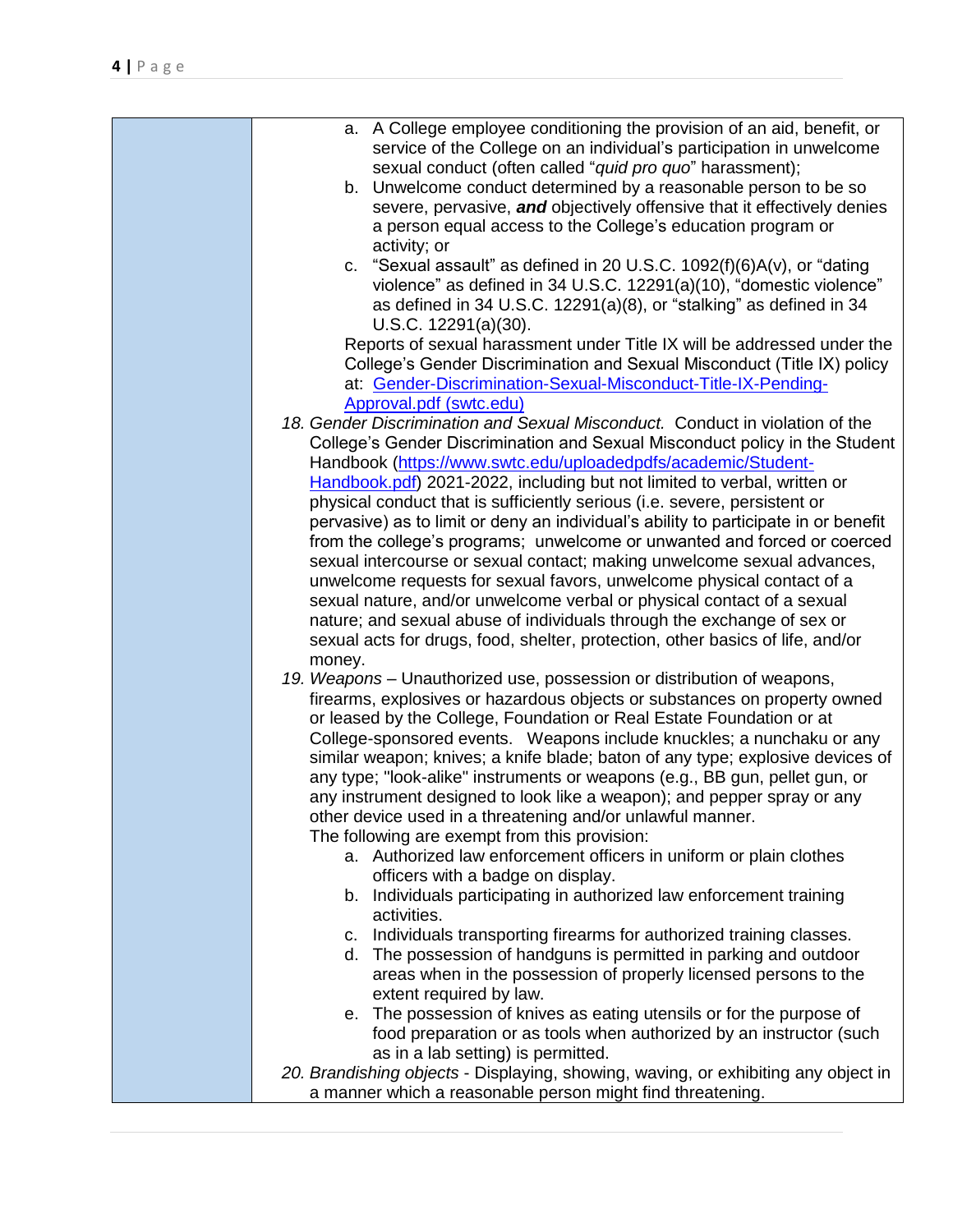| 21. Illegal use of substances- Illegal use, possession, sale, or distribution of<br>controlled substances, associated paraphernalia, and/or alcohol on property<br>owned or leased by the College, Foundation or Real Estate Foundation or at<br>College sponsored activities.                                                                                                                                                  |
|---------------------------------------------------------------------------------------------------------------------------------------------------------------------------------------------------------------------------------------------------------------------------------------------------------------------------------------------------------------------------------------------------------------------------------|
| 22. Retaliatory acts - Conduct that harms, threatens to harm, harasses,<br>intimidates, or bullies for the purpose of discouraging the filing of a complaint<br>or acting as a witness in a complaint proceeding or for the purpose of reprisal<br>against any person or group who initiated a complaint or any person who<br>acted as witness in such a proceeding.                                                            |
| 23. Theft - Intentional and unauthorized taking of property owned or leased by<br>the College, Foundation or Real Estate Foundation or property of any visitor<br>or member of the College Community.                                                                                                                                                                                                                           |
| 24. Damage to Property - Intentional damage to property owned, leased, or<br>controlled by the College, Foundation or Real Estate Foundation or property<br>of any visitor or member of the College Community.                                                                                                                                                                                                                  |
| 25. False reports - Knowingly making false reports of an alleged occurrence or<br>impending occurrence knowing that such false report is likely to cause:<br>evacuation of a building, place of assembly, or transportation facility; public<br>inconvenience or alarm; or an emergency response.                                                                                                                               |
| 26. Endangering Safety - Failing to report a fire, interfering with the response of<br>the College or public officials to emergency calls or engaging in similar<br>conduct which demonstrates a disregard for safety or property. Endangering<br>safety may occur due to action (e.g., making a bomb threat or pulling a fire<br>alarm) or inaction (e.g., failing to report).                                                 |
| <b>Classroom Disruptions</b><br>Both instructors and students have a right to an educational environment which is<br>conducive to learning. It is the responsibility of instructors to create and maintain<br>this environment in individual classes. Nothing in the Code is intended to infringe<br>upon the academic freedom of instructor or student. To this end, the College will<br>adhere to two fundamental principles: |
| 1. Students have the right to express opinions germane to the subject matter<br>of a course.<br>2. Instructors have the right to guide classroom discussion and to set<br>reasonable time limits on discussion.                                                                                                                                                                                                                 |
| The responsibility for striking a balance between these principles rests with<br>instructors.                                                                                                                                                                                                                                                                                                                                   |
| Disruptive Behavior: Disruptive behavior includes conduct in and out of the<br>classroom that a reasonable person would view as substantially or repeatedly<br>impairing, interfering with, or obstructing the orderly conduct, processes, and<br>functions of the College or the rights of other members of the College community to<br>teach or learn.                                                                        |
| If a student is disruptive in class, the instructor will generally first talk with the<br>student informally outside of class to articulate the problem and expectations<br>clearly. Under most circumstances, the instructor will address the behavioral<br>disruptions outside of class.                                                                                                                                      |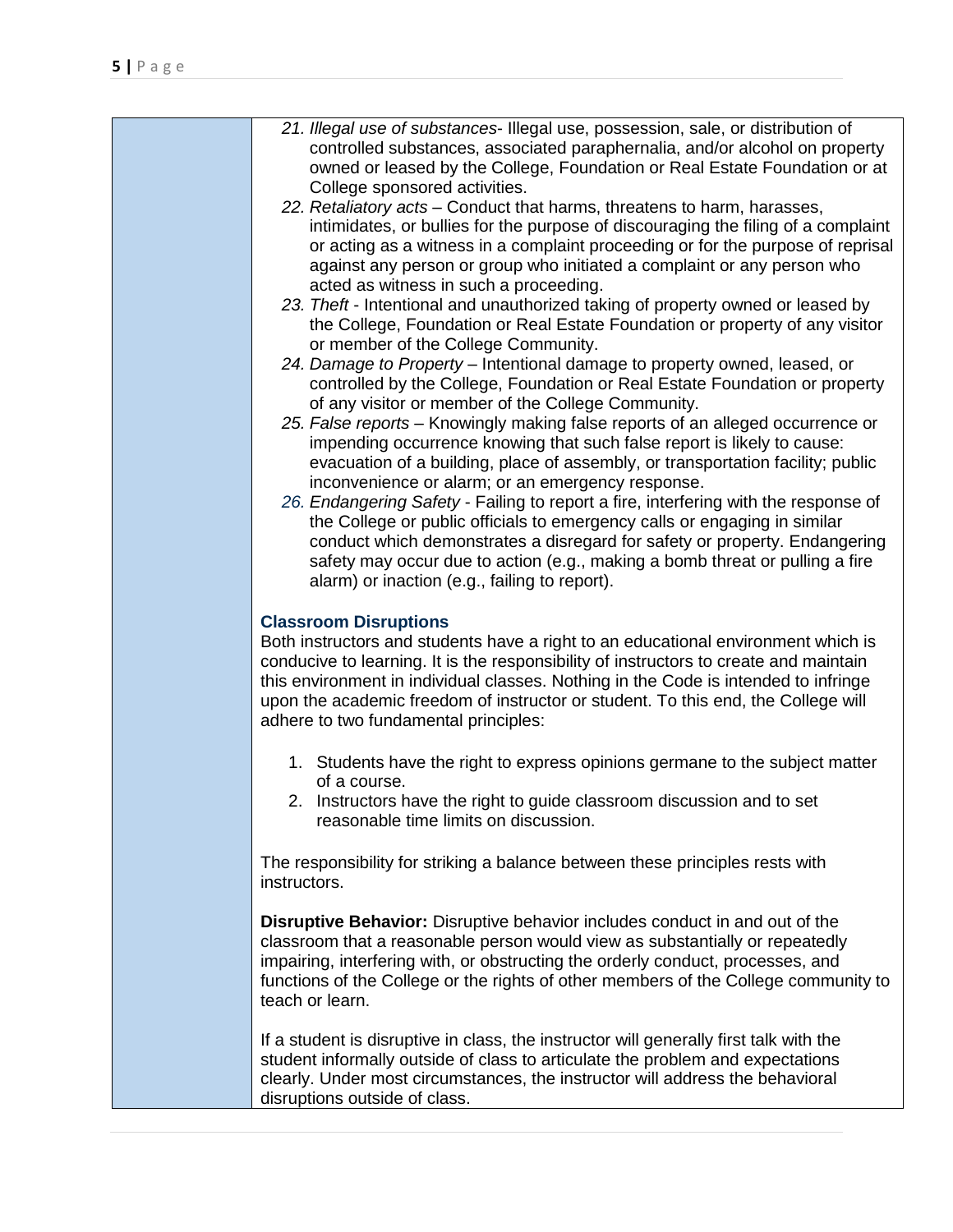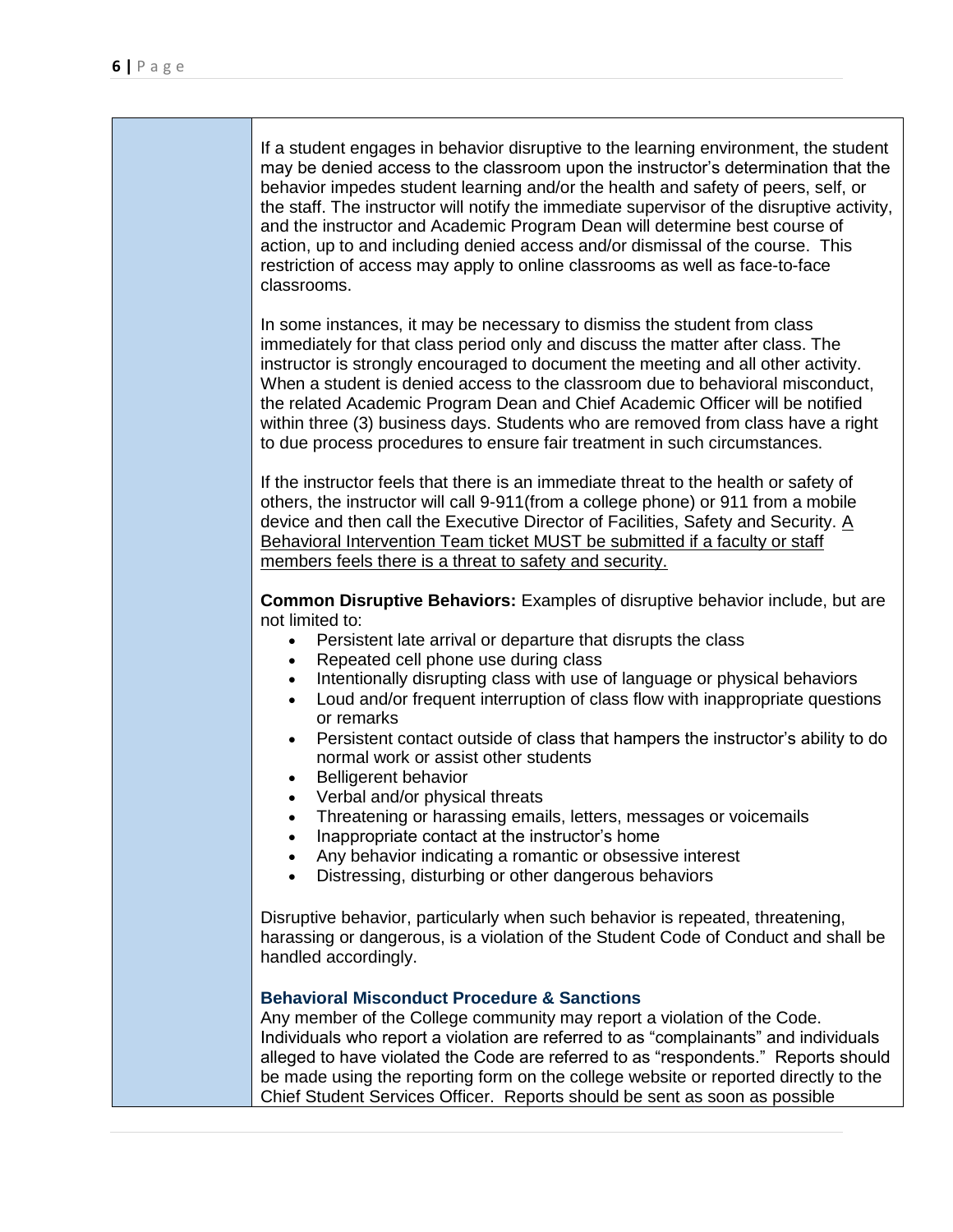| Complaints of behavioral misconduct will be addressed through the procedures set<br>forth below. Complaints of sexual harassment under Title IX of the Education<br>Amendments of 1972 will be addressed under the College's Gender Discrimination<br>and Sexual Misconduct (Title IX) policy at: Gender-Discrimination-Sexual-<br>Misconduct-Title-IX-Pending-Approval.pdf (swtc.edu)<br>Generally, the process for addressing reports of behavioral misconduct will be<br>completed within sixty (60) days although the College reserves the right to extend<br>the timeline when necessary to complete an investigation.<br>Note: When the severity of the circumstances warrants, the Chief Student<br>Services Officer, Executive Director of Facilities, Safety, & Security, Director of<br>Public Safety & Advising, Vice President of Administrative Services, Chief Human<br>Resources Officer, and/or President may impose upon the respondent a temporary<br>suspension or separation from the College, including classes and College housing.<br>Step 1:<br><b>Notification of Incident</b><br>Upon receipt of a report, the Chief Student Services Officer or designee will<br>determine if the report alleges a violation of the Code. If so, the Chief Student<br>Services Officer will designate assigned College officials to take the following<br>steps:<br>Contact law enforcement, if appropriate.<br>Meet with the complainant to understand the nature of the report and offer<br>$\bullet$<br>supportive services.<br>Gather other relevant information, if necessary.<br>Report to the Chief Student Services Officer who will determine whether to<br>$\bullet$<br>initiate an informal or formal resolution process.<br>Provide written notice to the respondent and complainant of the allegations<br>$\bullet$<br>in the report and inform them whether the College will initiate a formal or<br>informal resolution process.<br><b>Informal Resolution</b><br>When both a complainant and respondent agree to informal resolution and<br>an informal resolution process is warranted, the Chief Student Services<br>Officer will conduct the informal resolution process.<br>During the process, the respondent will be given the opportunity to respond<br>$\bullet$<br>and provide information relevant to the allegations in the report.<br>If needed, the Chief Student Services Officer will seek additional relevant<br>$\bullet$<br>information from the complainant or other witnesses.<br>Following completion of the informal resolution process, the Chief Student<br>$\bullet$<br>Services Officer will notify the complainant and respondent (if appropriate)<br>of the outcome.<br>Matters resolved through informal resolution often involve sanctions such<br>$\bullet$<br>as:<br>Service requirements<br>$\circ$ | following the alleged conduct to ensure timely investigation. All reports of<br>behavioral misconduct made to other College employees will be referred to the<br>Chief Student Services Officer or designee. |
|-----------------------------------------------------------------------------------------------------------------------------------------------------------------------------------------------------------------------------------------------------------------------------------------------------------------------------------------------------------------------------------------------------------------------------------------------------------------------------------------------------------------------------------------------------------------------------------------------------------------------------------------------------------------------------------------------------------------------------------------------------------------------------------------------------------------------------------------------------------------------------------------------------------------------------------------------------------------------------------------------------------------------------------------------------------------------------------------------------------------------------------------------------------------------------------------------------------------------------------------------------------------------------------------------------------------------------------------------------------------------------------------------------------------------------------------------------------------------------------------------------------------------------------------------------------------------------------------------------------------------------------------------------------------------------------------------------------------------------------------------------------------------------------------------------------------------------------------------------------------------------------------------------------------------------------------------------------------------------------------------------------------------------------------------------------------------------------------------------------------------------------------------------------------------------------------------------------------------------------------------------------------------------------------------------------------------------------------------------------------------------------------------------------------------------------------------------------------------------------------------------------------------------------------------------------------------------------------------------------------------------------------------------------------------------------------------------------------------------------------------------------------------------------------------------------------------------------------------------------------|--------------------------------------------------------------------------------------------------------------------------------------------------------------------------------------------------------------|
|                                                                                                                                                                                                                                                                                                                                                                                                                                                                                                                                                                                                                                                                                                                                                                                                                                                                                                                                                                                                                                                                                                                                                                                                                                                                                                                                                                                                                                                                                                                                                                                                                                                                                                                                                                                                                                                                                                                                                                                                                                                                                                                                                                                                                                                                                                                                                                                                                                                                                                                                                                                                                                                                                                                                                                                                                                                                 |                                                                                                                                                                                                              |
|                                                                                                                                                                                                                                                                                                                                                                                                                                                                                                                                                                                                                                                                                                                                                                                                                                                                                                                                                                                                                                                                                                                                                                                                                                                                                                                                                                                                                                                                                                                                                                                                                                                                                                                                                                                                                                                                                                                                                                                                                                                                                                                                                                                                                                                                                                                                                                                                                                                                                                                                                                                                                                                                                                                                                                                                                                                                 |                                                                                                                                                                                                              |
|                                                                                                                                                                                                                                                                                                                                                                                                                                                                                                                                                                                                                                                                                                                                                                                                                                                                                                                                                                                                                                                                                                                                                                                                                                                                                                                                                                                                                                                                                                                                                                                                                                                                                                                                                                                                                                                                                                                                                                                                                                                                                                                                                                                                                                                                                                                                                                                                                                                                                                                                                                                                                                                                                                                                                                                                                                                                 |                                                                                                                                                                                                              |
|                                                                                                                                                                                                                                                                                                                                                                                                                                                                                                                                                                                                                                                                                                                                                                                                                                                                                                                                                                                                                                                                                                                                                                                                                                                                                                                                                                                                                                                                                                                                                                                                                                                                                                                                                                                                                                                                                                                                                                                                                                                                                                                                                                                                                                                                                                                                                                                                                                                                                                                                                                                                                                                                                                                                                                                                                                                                 |                                                                                                                                                                                                              |
|                                                                                                                                                                                                                                                                                                                                                                                                                                                                                                                                                                                                                                                                                                                                                                                                                                                                                                                                                                                                                                                                                                                                                                                                                                                                                                                                                                                                                                                                                                                                                                                                                                                                                                                                                                                                                                                                                                                                                                                                                                                                                                                                                                                                                                                                                                                                                                                                                                                                                                                                                                                                                                                                                                                                                                                                                                                                 |                                                                                                                                                                                                              |
|                                                                                                                                                                                                                                                                                                                                                                                                                                                                                                                                                                                                                                                                                                                                                                                                                                                                                                                                                                                                                                                                                                                                                                                                                                                                                                                                                                                                                                                                                                                                                                                                                                                                                                                                                                                                                                                                                                                                                                                                                                                                                                                                                                                                                                                                                                                                                                                                                                                                                                                                                                                                                                                                                                                                                                                                                                                                 |                                                                                                                                                                                                              |
|                                                                                                                                                                                                                                                                                                                                                                                                                                                                                                                                                                                                                                                                                                                                                                                                                                                                                                                                                                                                                                                                                                                                                                                                                                                                                                                                                                                                                                                                                                                                                                                                                                                                                                                                                                                                                                                                                                                                                                                                                                                                                                                                                                                                                                                                                                                                                                                                                                                                                                                                                                                                                                                                                                                                                                                                                                                                 |                                                                                                                                                                                                              |
|                                                                                                                                                                                                                                                                                                                                                                                                                                                                                                                                                                                                                                                                                                                                                                                                                                                                                                                                                                                                                                                                                                                                                                                                                                                                                                                                                                                                                                                                                                                                                                                                                                                                                                                                                                                                                                                                                                                                                                                                                                                                                                                                                                                                                                                                                                                                                                                                                                                                                                                                                                                                                                                                                                                                                                                                                                                                 |                                                                                                                                                                                                              |
|                                                                                                                                                                                                                                                                                                                                                                                                                                                                                                                                                                                                                                                                                                                                                                                                                                                                                                                                                                                                                                                                                                                                                                                                                                                                                                                                                                                                                                                                                                                                                                                                                                                                                                                                                                                                                                                                                                                                                                                                                                                                                                                                                                                                                                                                                                                                                                                                                                                                                                                                                                                                                                                                                                                                                                                                                                                                 |                                                                                                                                                                                                              |
|                                                                                                                                                                                                                                                                                                                                                                                                                                                                                                                                                                                                                                                                                                                                                                                                                                                                                                                                                                                                                                                                                                                                                                                                                                                                                                                                                                                                                                                                                                                                                                                                                                                                                                                                                                                                                                                                                                                                                                                                                                                                                                                                                                                                                                                                                                                                                                                                                                                                                                                                                                                                                                                                                                                                                                                                                                                                 |                                                                                                                                                                                                              |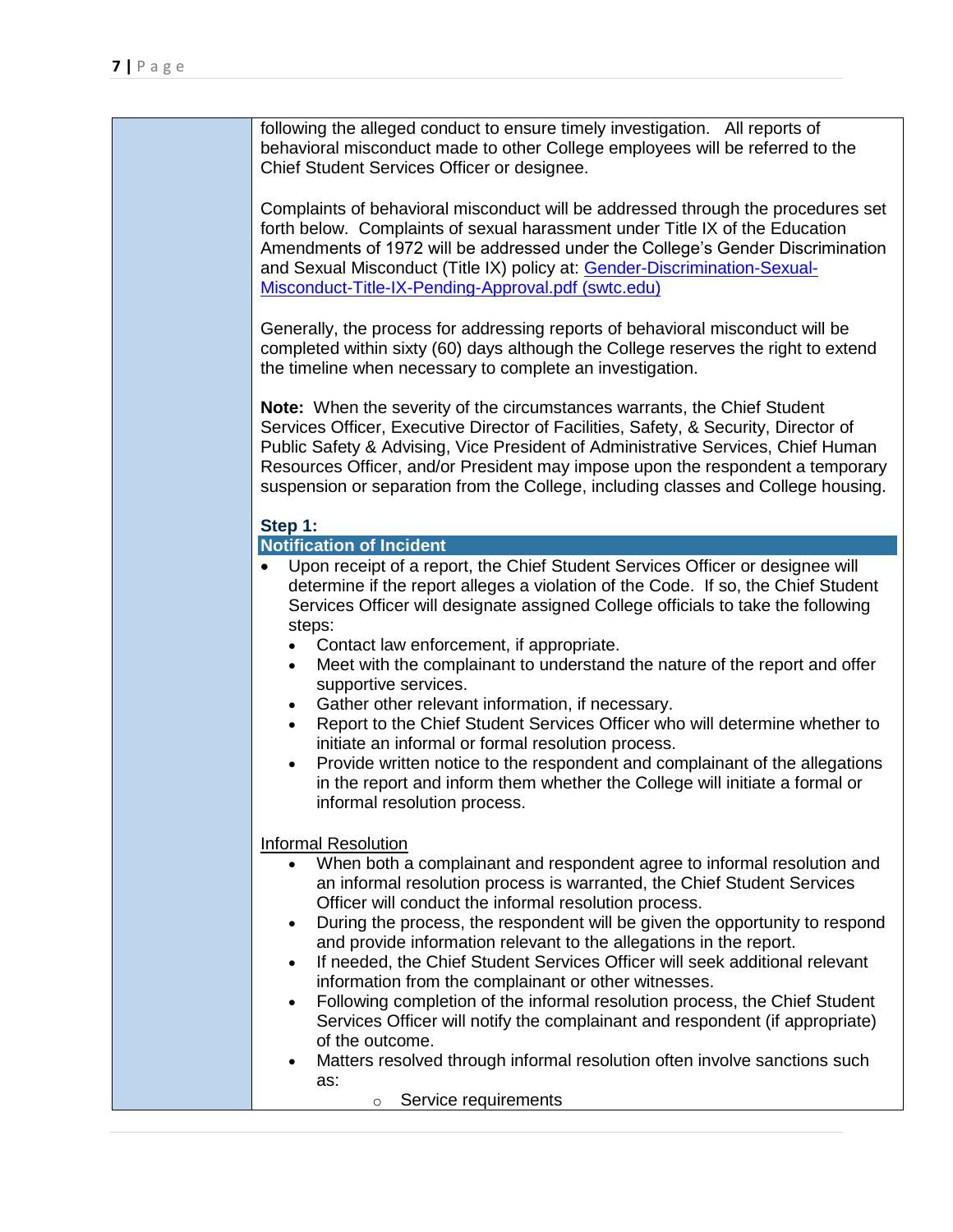| Restitution<br>$\circ$<br>Loss of privileges<br>$\circ$                                                                                                                                                                                                                                                                                                                                                                                                                                                                                                                                                                                                                                                                                                                                                                                                                                                                                                                                                                                                                                                             |
|---------------------------------------------------------------------------------------------------------------------------------------------------------------------------------------------------------------------------------------------------------------------------------------------------------------------------------------------------------------------------------------------------------------------------------------------------------------------------------------------------------------------------------------------------------------------------------------------------------------------------------------------------------------------------------------------------------------------------------------------------------------------------------------------------------------------------------------------------------------------------------------------------------------------------------------------------------------------------------------------------------------------------------------------------------------------------------------------------------------------|
| <b>Education Requirements</b><br>$\circ$                                                                                                                                                                                                                                                                                                                                                                                                                                                                                                                                                                                                                                                                                                                                                                                                                                                                                                                                                                                                                                                                            |
| Step 2:<br><b>Notification &amp; Investigation</b>                                                                                                                                                                                                                                                                                                                                                                                                                                                                                                                                                                                                                                                                                                                                                                                                                                                                                                                                                                                                                                                                  |
| If a formal resolution process is warranted, the Executive Director of Safety,<br>$\bullet$<br>Security and Facilities, and/or Director of Public Safety and Advising will take<br>the following steps:<br>Conduct a thorough investigation which includes the following:<br>Interview complainant, respondent, relevant witnesses, and College<br>$\circ$<br>officials, if appropriate.<br>Review relevant documents including: student records, disciplinary<br>$\circ$<br>records, police reports, and audio and video recordings.<br>Review College policies and procedures.<br>$\circ$<br>After gathering all relevant information, meet with the respondent, share the<br>$\bullet$<br>information obtained, and provide respondent an opportunity to respond to<br>the information.<br>If needed, conduct additional interviews or gather additional information.                                                                                                                                                                                                                                            |
| Step 3:                                                                                                                                                                                                                                                                                                                                                                                                                                                                                                                                                                                                                                                                                                                                                                                                                                                                                                                                                                                                                                                                                                             |
| <b>Findings &amp; Sanctions</b>                                                                                                                                                                                                                                                                                                                                                                                                                                                                                                                                                                                                                                                                                                                                                                                                                                                                                                                                                                                                                                                                                     |
| Upon completion of the investigation, the Chief Student Services Officer will<br>$\bullet$<br>review the evidence and make findings based on a preponderance of evidence<br>standard (whether a violation is more likely than not).<br>Based on the findings, the Chief Student Services Officer will determine<br>$\bullet$<br>appropriate sanctions, in conjunction with other college officials when<br>appropriate.<br>The respondent will be notified in writing, delivered by email, mail or in<br>person, of the findings and disciplinary sanctions (Decision).<br>The Chief Student Services Officer is given broad authority to determine<br>$\bullet$<br>sanctions, based on the best interest of the respondent, complainant, other<br>individuals, and the College. Discipline may include one or more sanctions<br>listed below. All Decisions regarding behavioral misconduct will be maintained<br>by the College in accordance with state and federal law.<br><b>Sanctions for Behavioral Misconduct</b><br>The range of outcomes, consequences, and sanctions include, but are not limited<br>to: |
| Verbal reprimand – Verbal notice to the student that his/her actions are<br>1.<br>inappropriate and the individual must act more responsibly in the future.<br>2. Written reprimand - Written notice to the student that his/her actions are<br>inappropriate and the individual must act more responsibly in the future.<br>Corrective Action - Required corrective action including, but not limited to,<br>3.<br>academic counseling, substance abuse screening, writing a letter of apology,<br>etc.<br>4. Educational program – Enrolling in an educational program addressing the                                                                                                                                                                                                                                                                                                                                                                                                                                                                                                                             |
| related issues. Referral to an off-campus education program may be<br>recommended.                                                                                                                                                                                                                                                                                                                                                                                                                                                                                                                                                                                                                                                                                                                                                                                                                                                                                                                                                                                                                                  |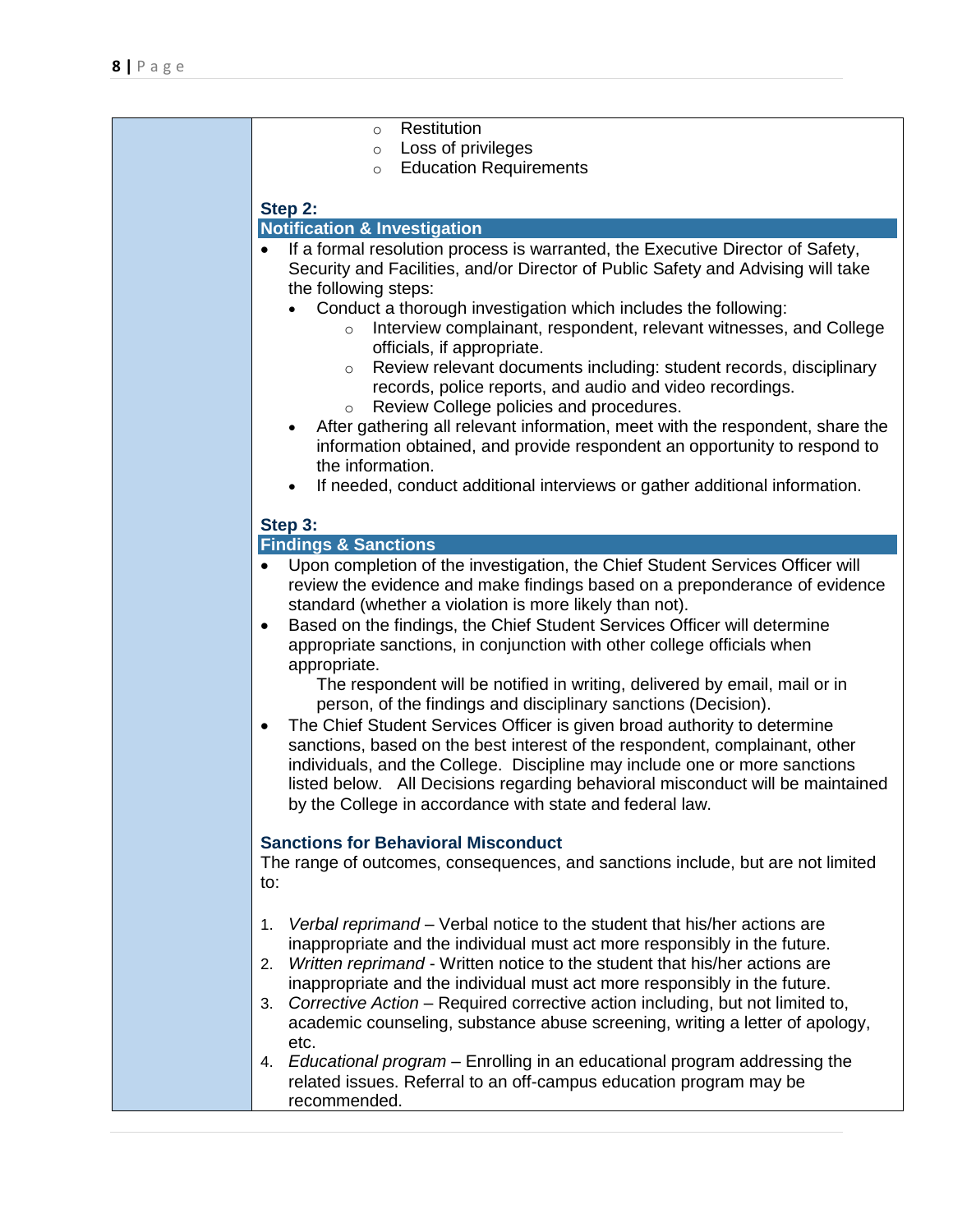| of time such as a restriction from hosting visitors and/or guests in housing;<br>prohibitions on entering a specified housing facility; restriction from College-<br>sponsored extracurricular activities or work positions on campus; other<br>restrictions, as approved by the Chief Student Services Officer or designee.<br>Restitution/Compensation. Monetary penalties for loss, damage, or injury.<br>6.<br>7. No Contact Directive. Directive to avoid all contact with complainant or other<br>individual including via in-person, email, cellphone, social media, or other<br>electronic medium.<br>8. Mandated Housing Reassignment - Immediate relocation of the respondent to<br>another housing residence.<br>Probation - Probation for a designated period of time. Additional disciplinary<br>9.<br>sanctions will be imposed if the student engages in behavioral misconduct<br>during the probationary period.<br>10. Housing Probation - Housing probation for a designated period of time.<br>Additional disciplinary sanctions will be imposed if the student engages in<br>behavioral misconduct during the probationary period.<br>11. Disciplinary Suspension - Suspension results in separation from the College for<br>a specific minimum period of time, after which the respondent is eligible to<br>return, usually after meeting certain conditions. During the suspension period,<br>the student is banned from property owned, leased, or controlled by the<br>College, Foundation or Real Estate Foundation, including student housing and<br>is banned from school-sponsored events and activities. The sanction may be<br>enforced with a trespass action as necessary. Students suspended for<br>disciplinary reasons are not entitled to any refund of tuition or housing fees.<br>12. Housing Suspension - Separation from the student housing area for a specific<br>period of time, after which the student may be eligible to return. During the<br>suspension period, the student is banned from student housing. The sanction<br>may be enforced with a trespass action as necessary. Students suspended for<br>disciplinary reasons are not entitled to any refund of housing fees.<br>13. Expulsion - A permanent separation from the College. The student is banned<br>from property owned, leased, or controlled by the College, Foundation or Real<br>Estate Foundation, including student housing, and at College-sponsored<br>events. This sanction may be enforced with a trespass action as necessary.<br>Students that are expelled for disciplinary reasons are not entitled to any refund<br>of tuition or housing fees.<br>14. Housing Expulsion - Permanent removal of the student from student housing.<br>The sanction will most likely result in a permanent ban from all student housing<br>properties. Students dismissed from student housing for disciplinary reasons<br>are not entitled to any refund of housing fees.<br>15. Academic Removal - Removal of student from an academic course ("W" grade<br>shown on transcript).<br>16. Confiscation of Prohibited Property – Confiscation of illegal or prohibited items<br>for specified period of time. Any controlled substances, including alcohol, will<br>be discarded or turned over to law enforcement.<br>Step 4:<br><b>Seeking an Appeal</b><br>Within five (5) business days of the date of the Decision, the respondent may |                                                                                       |
|-----------------------------------------------------------------------------------------------------------------------------------------------------------------------------------------------------------------------------------------------------------------------------------------------------------------------------------------------------------------------------------------------------------------------------------------------------------------------------------------------------------------------------------------------------------------------------------------------------------------------------------------------------------------------------------------------------------------------------------------------------------------------------------------------------------------------------------------------------------------------------------------------------------------------------------------------------------------------------------------------------------------------------------------------------------------------------------------------------------------------------------------------------------------------------------------------------------------------------------------------------------------------------------------------------------------------------------------------------------------------------------------------------------------------------------------------------------------------------------------------------------------------------------------------------------------------------------------------------------------------------------------------------------------------------------------------------------------------------------------------------------------------------------------------------------------------------------------------------------------------------------------------------------------------------------------------------------------------------------------------------------------------------------------------------------------------------------------------------------------------------------------------------------------------------------------------------------------------------------------------------------------------------------------------------------------------------------------------------------------------------------------------------------------------------------------------------------------------------------------------------------------------------------------------------------------------------------------------------------------------------------------------------------------------------------------------------------------------------------------------------------------------------------------------------------------------------------------------------------------------------------------------------------------------------------------------------------------------------------------------------------------------------------------------------------------------------------------------------------------------------------------------------------------------------------------------------------------------------------------------------------------------------------------------------------------------------------------------------------------------------------------------------------------------------------------------------------|---------------------------------------------------------------------------------------|
|                                                                                                                                                                                                                                                                                                                                                                                                                                                                                                                                                                                                                                                                                                                                                                                                                                                                                                                                                                                                                                                                                                                                                                                                                                                                                                                                                                                                                                                                                                                                                                                                                                                                                                                                                                                                                                                                                                                                                                                                                                                                                                                                                                                                                                                                                                                                                                                                                                                                                                                                                                                                                                                                                                                                                                                                                                                                                                                                                                                                                                                                                                                                                                                                                                                                                                                                                                                                                                                           | 5. Loss of privileges/access - Denial of specified privileges for a designated period |
|                                                                                                                                                                                                                                                                                                                                                                                                                                                                                                                                                                                                                                                                                                                                                                                                                                                                                                                                                                                                                                                                                                                                                                                                                                                                                                                                                                                                                                                                                                                                                                                                                                                                                                                                                                                                                                                                                                                                                                                                                                                                                                                                                                                                                                                                                                                                                                                                                                                                                                                                                                                                                                                                                                                                                                                                                                                                                                                                                                                                                                                                                                                                                                                                                                                                                                                                                                                                                                                           |                                                                                       |
|                                                                                                                                                                                                                                                                                                                                                                                                                                                                                                                                                                                                                                                                                                                                                                                                                                                                                                                                                                                                                                                                                                                                                                                                                                                                                                                                                                                                                                                                                                                                                                                                                                                                                                                                                                                                                                                                                                                                                                                                                                                                                                                                                                                                                                                                                                                                                                                                                                                                                                                                                                                                                                                                                                                                                                                                                                                                                                                                                                                                                                                                                                                                                                                                                                                                                                                                                                                                                                                           |                                                                                       |
|                                                                                                                                                                                                                                                                                                                                                                                                                                                                                                                                                                                                                                                                                                                                                                                                                                                                                                                                                                                                                                                                                                                                                                                                                                                                                                                                                                                                                                                                                                                                                                                                                                                                                                                                                                                                                                                                                                                                                                                                                                                                                                                                                                                                                                                                                                                                                                                                                                                                                                                                                                                                                                                                                                                                                                                                                                                                                                                                                                                                                                                                                                                                                                                                                                                                                                                                                                                                                                                           |                                                                                       |
|                                                                                                                                                                                                                                                                                                                                                                                                                                                                                                                                                                                                                                                                                                                                                                                                                                                                                                                                                                                                                                                                                                                                                                                                                                                                                                                                                                                                                                                                                                                                                                                                                                                                                                                                                                                                                                                                                                                                                                                                                                                                                                                                                                                                                                                                                                                                                                                                                                                                                                                                                                                                                                                                                                                                                                                                                                                                                                                                                                                                                                                                                                                                                                                                                                                                                                                                                                                                                                                           |                                                                                       |
|                                                                                                                                                                                                                                                                                                                                                                                                                                                                                                                                                                                                                                                                                                                                                                                                                                                                                                                                                                                                                                                                                                                                                                                                                                                                                                                                                                                                                                                                                                                                                                                                                                                                                                                                                                                                                                                                                                                                                                                                                                                                                                                                                                                                                                                                                                                                                                                                                                                                                                                                                                                                                                                                                                                                                                                                                                                                                                                                                                                                                                                                                                                                                                                                                                                                                                                                                                                                                                                           |                                                                                       |
|                                                                                                                                                                                                                                                                                                                                                                                                                                                                                                                                                                                                                                                                                                                                                                                                                                                                                                                                                                                                                                                                                                                                                                                                                                                                                                                                                                                                                                                                                                                                                                                                                                                                                                                                                                                                                                                                                                                                                                                                                                                                                                                                                                                                                                                                                                                                                                                                                                                                                                                                                                                                                                                                                                                                                                                                                                                                                                                                                                                                                                                                                                                                                                                                                                                                                                                                                                                                                                                           |                                                                                       |
|                                                                                                                                                                                                                                                                                                                                                                                                                                                                                                                                                                                                                                                                                                                                                                                                                                                                                                                                                                                                                                                                                                                                                                                                                                                                                                                                                                                                                                                                                                                                                                                                                                                                                                                                                                                                                                                                                                                                                                                                                                                                                                                                                                                                                                                                                                                                                                                                                                                                                                                                                                                                                                                                                                                                                                                                                                                                                                                                                                                                                                                                                                                                                                                                                                                                                                                                                                                                                                                           |                                                                                       |
|                                                                                                                                                                                                                                                                                                                                                                                                                                                                                                                                                                                                                                                                                                                                                                                                                                                                                                                                                                                                                                                                                                                                                                                                                                                                                                                                                                                                                                                                                                                                                                                                                                                                                                                                                                                                                                                                                                                                                                                                                                                                                                                                                                                                                                                                                                                                                                                                                                                                                                                                                                                                                                                                                                                                                                                                                                                                                                                                                                                                                                                                                                                                                                                                                                                                                                                                                                                                                                                           |                                                                                       |
|                                                                                                                                                                                                                                                                                                                                                                                                                                                                                                                                                                                                                                                                                                                                                                                                                                                                                                                                                                                                                                                                                                                                                                                                                                                                                                                                                                                                                                                                                                                                                                                                                                                                                                                                                                                                                                                                                                                                                                                                                                                                                                                                                                                                                                                                                                                                                                                                                                                                                                                                                                                                                                                                                                                                                                                                                                                                                                                                                                                                                                                                                                                                                                                                                                                                                                                                                                                                                                                           |                                                                                       |
|                                                                                                                                                                                                                                                                                                                                                                                                                                                                                                                                                                                                                                                                                                                                                                                                                                                                                                                                                                                                                                                                                                                                                                                                                                                                                                                                                                                                                                                                                                                                                                                                                                                                                                                                                                                                                                                                                                                                                                                                                                                                                                                                                                                                                                                                                                                                                                                                                                                                                                                                                                                                                                                                                                                                                                                                                                                                                                                                                                                                                                                                                                                                                                                                                                                                                                                                                                                                                                                           |                                                                                       |
|                                                                                                                                                                                                                                                                                                                                                                                                                                                                                                                                                                                                                                                                                                                                                                                                                                                                                                                                                                                                                                                                                                                                                                                                                                                                                                                                                                                                                                                                                                                                                                                                                                                                                                                                                                                                                                                                                                                                                                                                                                                                                                                                                                                                                                                                                                                                                                                                                                                                                                                                                                                                                                                                                                                                                                                                                                                                                                                                                                                                                                                                                                                                                                                                                                                                                                                                                                                                                                                           |                                                                                       |
|                                                                                                                                                                                                                                                                                                                                                                                                                                                                                                                                                                                                                                                                                                                                                                                                                                                                                                                                                                                                                                                                                                                                                                                                                                                                                                                                                                                                                                                                                                                                                                                                                                                                                                                                                                                                                                                                                                                                                                                                                                                                                                                                                                                                                                                                                                                                                                                                                                                                                                                                                                                                                                                                                                                                                                                                                                                                                                                                                                                                                                                                                                                                                                                                                                                                                                                                                                                                                                                           |                                                                                       |
|                                                                                                                                                                                                                                                                                                                                                                                                                                                                                                                                                                                                                                                                                                                                                                                                                                                                                                                                                                                                                                                                                                                                                                                                                                                                                                                                                                                                                                                                                                                                                                                                                                                                                                                                                                                                                                                                                                                                                                                                                                                                                                                                                                                                                                                                                                                                                                                                                                                                                                                                                                                                                                                                                                                                                                                                                                                                                                                                                                                                                                                                                                                                                                                                                                                                                                                                                                                                                                                           |                                                                                       |
|                                                                                                                                                                                                                                                                                                                                                                                                                                                                                                                                                                                                                                                                                                                                                                                                                                                                                                                                                                                                                                                                                                                                                                                                                                                                                                                                                                                                                                                                                                                                                                                                                                                                                                                                                                                                                                                                                                                                                                                                                                                                                                                                                                                                                                                                                                                                                                                                                                                                                                                                                                                                                                                                                                                                                                                                                                                                                                                                                                                                                                                                                                                                                                                                                                                                                                                                                                                                                                                           |                                                                                       |
|                                                                                                                                                                                                                                                                                                                                                                                                                                                                                                                                                                                                                                                                                                                                                                                                                                                                                                                                                                                                                                                                                                                                                                                                                                                                                                                                                                                                                                                                                                                                                                                                                                                                                                                                                                                                                                                                                                                                                                                                                                                                                                                                                                                                                                                                                                                                                                                                                                                                                                                                                                                                                                                                                                                                                                                                                                                                                                                                                                                                                                                                                                                                                                                                                                                                                                                                                                                                                                                           |                                                                                       |
|                                                                                                                                                                                                                                                                                                                                                                                                                                                                                                                                                                                                                                                                                                                                                                                                                                                                                                                                                                                                                                                                                                                                                                                                                                                                                                                                                                                                                                                                                                                                                                                                                                                                                                                                                                                                                                                                                                                                                                                                                                                                                                                                                                                                                                                                                                                                                                                                                                                                                                                                                                                                                                                                                                                                                                                                                                                                                                                                                                                                                                                                                                                                                                                                                                                                                                                                                                                                                                                           |                                                                                       |
|                                                                                                                                                                                                                                                                                                                                                                                                                                                                                                                                                                                                                                                                                                                                                                                                                                                                                                                                                                                                                                                                                                                                                                                                                                                                                                                                                                                                                                                                                                                                                                                                                                                                                                                                                                                                                                                                                                                                                                                                                                                                                                                                                                                                                                                                                                                                                                                                                                                                                                                                                                                                                                                                                                                                                                                                                                                                                                                                                                                                                                                                                                                                                                                                                                                                                                                                                                                                                                                           |                                                                                       |
|                                                                                                                                                                                                                                                                                                                                                                                                                                                                                                                                                                                                                                                                                                                                                                                                                                                                                                                                                                                                                                                                                                                                                                                                                                                                                                                                                                                                                                                                                                                                                                                                                                                                                                                                                                                                                                                                                                                                                                                                                                                                                                                                                                                                                                                                                                                                                                                                                                                                                                                                                                                                                                                                                                                                                                                                                                                                                                                                                                                                                                                                                                                                                                                                                                                                                                                                                                                                                                                           |                                                                                       |
|                                                                                                                                                                                                                                                                                                                                                                                                                                                                                                                                                                                                                                                                                                                                                                                                                                                                                                                                                                                                                                                                                                                                                                                                                                                                                                                                                                                                                                                                                                                                                                                                                                                                                                                                                                                                                                                                                                                                                                                                                                                                                                                                                                                                                                                                                                                                                                                                                                                                                                                                                                                                                                                                                                                                                                                                                                                                                                                                                                                                                                                                                                                                                                                                                                                                                                                                                                                                                                                           |                                                                                       |
|                                                                                                                                                                                                                                                                                                                                                                                                                                                                                                                                                                                                                                                                                                                                                                                                                                                                                                                                                                                                                                                                                                                                                                                                                                                                                                                                                                                                                                                                                                                                                                                                                                                                                                                                                                                                                                                                                                                                                                                                                                                                                                                                                                                                                                                                                                                                                                                                                                                                                                                                                                                                                                                                                                                                                                                                                                                                                                                                                                                                                                                                                                                                                                                                                                                                                                                                                                                                                                                           |                                                                                       |
|                                                                                                                                                                                                                                                                                                                                                                                                                                                                                                                                                                                                                                                                                                                                                                                                                                                                                                                                                                                                                                                                                                                                                                                                                                                                                                                                                                                                                                                                                                                                                                                                                                                                                                                                                                                                                                                                                                                                                                                                                                                                                                                                                                                                                                                                                                                                                                                                                                                                                                                                                                                                                                                                                                                                                                                                                                                                                                                                                                                                                                                                                                                                                                                                                                                                                                                                                                                                                                                           |                                                                                       |
|                                                                                                                                                                                                                                                                                                                                                                                                                                                                                                                                                                                                                                                                                                                                                                                                                                                                                                                                                                                                                                                                                                                                                                                                                                                                                                                                                                                                                                                                                                                                                                                                                                                                                                                                                                                                                                                                                                                                                                                                                                                                                                                                                                                                                                                                                                                                                                                                                                                                                                                                                                                                                                                                                                                                                                                                                                                                                                                                                                                                                                                                                                                                                                                                                                                                                                                                                                                                                                                           |                                                                                       |
|                                                                                                                                                                                                                                                                                                                                                                                                                                                                                                                                                                                                                                                                                                                                                                                                                                                                                                                                                                                                                                                                                                                                                                                                                                                                                                                                                                                                                                                                                                                                                                                                                                                                                                                                                                                                                                                                                                                                                                                                                                                                                                                                                                                                                                                                                                                                                                                                                                                                                                                                                                                                                                                                                                                                                                                                                                                                                                                                                                                                                                                                                                                                                                                                                                                                                                                                                                                                                                                           |                                                                                       |
|                                                                                                                                                                                                                                                                                                                                                                                                                                                                                                                                                                                                                                                                                                                                                                                                                                                                                                                                                                                                                                                                                                                                                                                                                                                                                                                                                                                                                                                                                                                                                                                                                                                                                                                                                                                                                                                                                                                                                                                                                                                                                                                                                                                                                                                                                                                                                                                                                                                                                                                                                                                                                                                                                                                                                                                                                                                                                                                                                                                                                                                                                                                                                                                                                                                                                                                                                                                                                                                           |                                                                                       |
|                                                                                                                                                                                                                                                                                                                                                                                                                                                                                                                                                                                                                                                                                                                                                                                                                                                                                                                                                                                                                                                                                                                                                                                                                                                                                                                                                                                                                                                                                                                                                                                                                                                                                                                                                                                                                                                                                                                                                                                                                                                                                                                                                                                                                                                                                                                                                                                                                                                                                                                                                                                                                                                                                                                                                                                                                                                                                                                                                                                                                                                                                                                                                                                                                                                                                                                                                                                                                                                           |                                                                                       |
|                                                                                                                                                                                                                                                                                                                                                                                                                                                                                                                                                                                                                                                                                                                                                                                                                                                                                                                                                                                                                                                                                                                                                                                                                                                                                                                                                                                                                                                                                                                                                                                                                                                                                                                                                                                                                                                                                                                                                                                                                                                                                                                                                                                                                                                                                                                                                                                                                                                                                                                                                                                                                                                                                                                                                                                                                                                                                                                                                                                                                                                                                                                                                                                                                                                                                                                                                                                                                                                           |                                                                                       |
|                                                                                                                                                                                                                                                                                                                                                                                                                                                                                                                                                                                                                                                                                                                                                                                                                                                                                                                                                                                                                                                                                                                                                                                                                                                                                                                                                                                                                                                                                                                                                                                                                                                                                                                                                                                                                                                                                                                                                                                                                                                                                                                                                                                                                                                                                                                                                                                                                                                                                                                                                                                                                                                                                                                                                                                                                                                                                                                                                                                                                                                                                                                                                                                                                                                                                                                                                                                                                                                           |                                                                                       |
|                                                                                                                                                                                                                                                                                                                                                                                                                                                                                                                                                                                                                                                                                                                                                                                                                                                                                                                                                                                                                                                                                                                                                                                                                                                                                                                                                                                                                                                                                                                                                                                                                                                                                                                                                                                                                                                                                                                                                                                                                                                                                                                                                                                                                                                                                                                                                                                                                                                                                                                                                                                                                                                                                                                                                                                                                                                                                                                                                                                                                                                                                                                                                                                                                                                                                                                                                                                                                                                           |                                                                                       |
|                                                                                                                                                                                                                                                                                                                                                                                                                                                                                                                                                                                                                                                                                                                                                                                                                                                                                                                                                                                                                                                                                                                                                                                                                                                                                                                                                                                                                                                                                                                                                                                                                                                                                                                                                                                                                                                                                                                                                                                                                                                                                                                                                                                                                                                                                                                                                                                                                                                                                                                                                                                                                                                                                                                                                                                                                                                                                                                                                                                                                                                                                                                                                                                                                                                                                                                                                                                                                                                           |                                                                                       |
|                                                                                                                                                                                                                                                                                                                                                                                                                                                                                                                                                                                                                                                                                                                                                                                                                                                                                                                                                                                                                                                                                                                                                                                                                                                                                                                                                                                                                                                                                                                                                                                                                                                                                                                                                                                                                                                                                                                                                                                                                                                                                                                                                                                                                                                                                                                                                                                                                                                                                                                                                                                                                                                                                                                                                                                                                                                                                                                                                                                                                                                                                                                                                                                                                                                                                                                                                                                                                                                           |                                                                                       |
|                                                                                                                                                                                                                                                                                                                                                                                                                                                                                                                                                                                                                                                                                                                                                                                                                                                                                                                                                                                                                                                                                                                                                                                                                                                                                                                                                                                                                                                                                                                                                                                                                                                                                                                                                                                                                                                                                                                                                                                                                                                                                                                                                                                                                                                                                                                                                                                                                                                                                                                                                                                                                                                                                                                                                                                                                                                                                                                                                                                                                                                                                                                                                                                                                                                                                                                                                                                                                                                           |                                                                                       |
|                                                                                                                                                                                                                                                                                                                                                                                                                                                                                                                                                                                                                                                                                                                                                                                                                                                                                                                                                                                                                                                                                                                                                                                                                                                                                                                                                                                                                                                                                                                                                                                                                                                                                                                                                                                                                                                                                                                                                                                                                                                                                                                                                                                                                                                                                                                                                                                                                                                                                                                                                                                                                                                                                                                                                                                                                                                                                                                                                                                                                                                                                                                                                                                                                                                                                                                                                                                                                                                           |                                                                                       |
|                                                                                                                                                                                                                                                                                                                                                                                                                                                                                                                                                                                                                                                                                                                                                                                                                                                                                                                                                                                                                                                                                                                                                                                                                                                                                                                                                                                                                                                                                                                                                                                                                                                                                                                                                                                                                                                                                                                                                                                                                                                                                                                                                                                                                                                                                                                                                                                                                                                                                                                                                                                                                                                                                                                                                                                                                                                                                                                                                                                                                                                                                                                                                                                                                                                                                                                                                                                                                                                           |                                                                                       |
|                                                                                                                                                                                                                                                                                                                                                                                                                                                                                                                                                                                                                                                                                                                                                                                                                                                                                                                                                                                                                                                                                                                                                                                                                                                                                                                                                                                                                                                                                                                                                                                                                                                                                                                                                                                                                                                                                                                                                                                                                                                                                                                                                                                                                                                                                                                                                                                                                                                                                                                                                                                                                                                                                                                                                                                                                                                                                                                                                                                                                                                                                                                                                                                                                                                                                                                                                                                                                                                           |                                                                                       |
|                                                                                                                                                                                                                                                                                                                                                                                                                                                                                                                                                                                                                                                                                                                                                                                                                                                                                                                                                                                                                                                                                                                                                                                                                                                                                                                                                                                                                                                                                                                                                                                                                                                                                                                                                                                                                                                                                                                                                                                                                                                                                                                                                                                                                                                                                                                                                                                                                                                                                                                                                                                                                                                                                                                                                                                                                                                                                                                                                                                                                                                                                                                                                                                                                                                                                                                                                                                                                                                           |                                                                                       |
|                                                                                                                                                                                                                                                                                                                                                                                                                                                                                                                                                                                                                                                                                                                                                                                                                                                                                                                                                                                                                                                                                                                                                                                                                                                                                                                                                                                                                                                                                                                                                                                                                                                                                                                                                                                                                                                                                                                                                                                                                                                                                                                                                                                                                                                                                                                                                                                                                                                                                                                                                                                                                                                                                                                                                                                                                                                                                                                                                                                                                                                                                                                                                                                                                                                                                                                                                                                                                                                           |                                                                                       |
|                                                                                                                                                                                                                                                                                                                                                                                                                                                                                                                                                                                                                                                                                                                                                                                                                                                                                                                                                                                                                                                                                                                                                                                                                                                                                                                                                                                                                                                                                                                                                                                                                                                                                                                                                                                                                                                                                                                                                                                                                                                                                                                                                                                                                                                                                                                                                                                                                                                                                                                                                                                                                                                                                                                                                                                                                                                                                                                                                                                                                                                                                                                                                                                                                                                                                                                                                                                                                                                           |                                                                                       |
|                                                                                                                                                                                                                                                                                                                                                                                                                                                                                                                                                                                                                                                                                                                                                                                                                                                                                                                                                                                                                                                                                                                                                                                                                                                                                                                                                                                                                                                                                                                                                                                                                                                                                                                                                                                                                                                                                                                                                                                                                                                                                                                                                                                                                                                                                                                                                                                                                                                                                                                                                                                                                                                                                                                                                                                                                                                                                                                                                                                                                                                                                                                                                                                                                                                                                                                                                                                                                                                           | request an appeal, in writing, on the following basis:                                |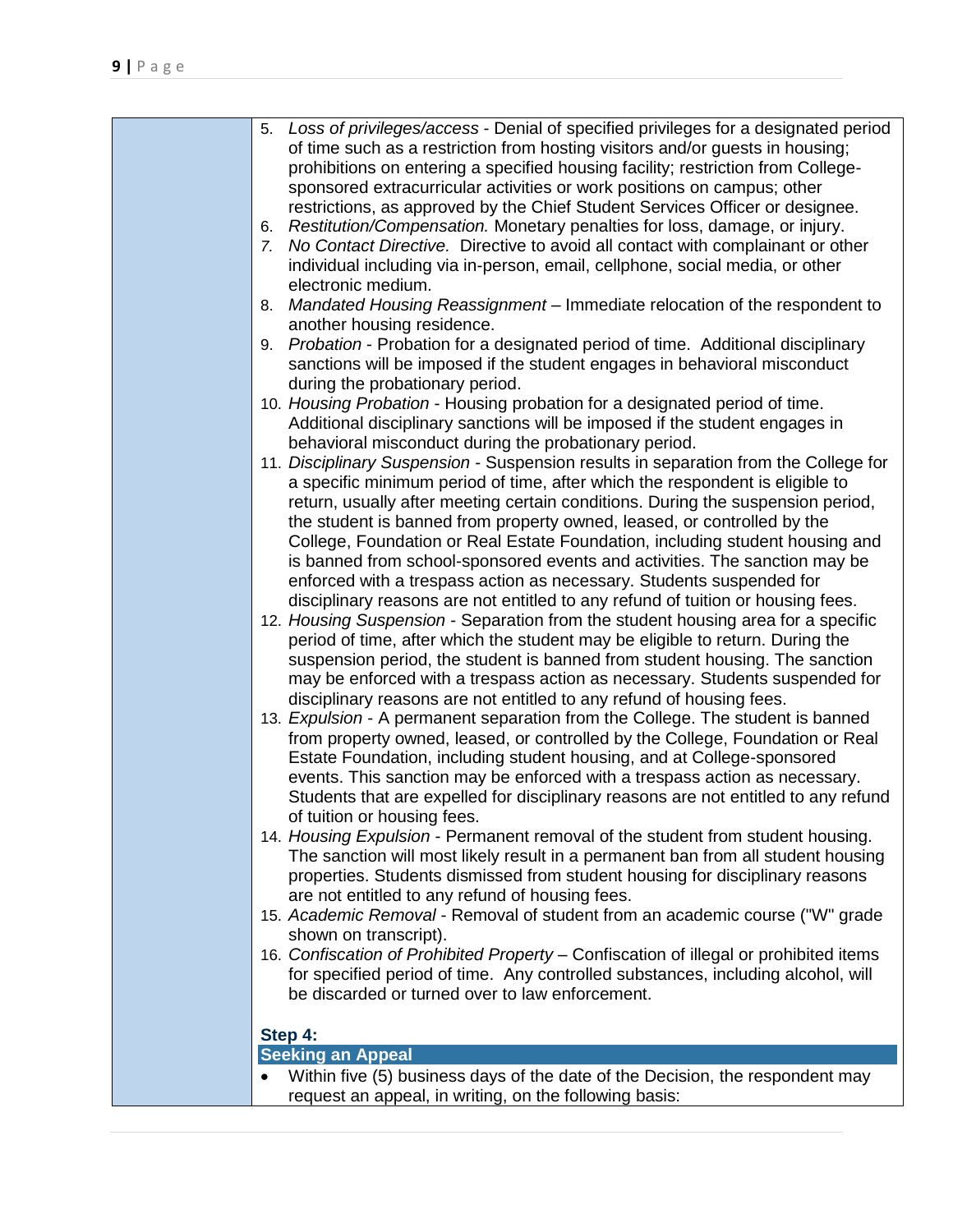| To consider new evidence, unavailable or not considered during the original<br>$\bullet$<br>investigation which may substantially impact the original finding or sanction. A<br>summary of this new evidence and its potential impact must be included with<br>the appeal request.<br>A procedural or substantive error occurred that significantly impacted the<br>$\bullet$<br>outcome of the Decision. The specific error(s) alleged to have occurred must be<br>identified in the appeal request.<br>The sanctions imposed are substantially outside the guidelines set by the<br>$\bullet$<br>College for this type of offense or the cumulative conduct record of the<br>responding student.<br>Written appeals based on new evidence should be submitted to the Chief<br>$\bullet$<br><b>Student Services Officer.</b><br>Written appeals based on procedural error or disproportionate sanctions should<br>$\bullet$<br>be submitted to the Chief Academic Officer<br>If an appeal is not timely or warranted under these procedures, the Decision will<br>$\bullet$<br>be final. |
|-------------------------------------------------------------------------------------------------------------------------------------------------------------------------------------------------------------------------------------------------------------------------------------------------------------------------------------------------------------------------------------------------------------------------------------------------------------------------------------------------------------------------------------------------------------------------------------------------------------------------------------------------------------------------------------------------------------------------------------------------------------------------------------------------------------------------------------------------------------------------------------------------------------------------------------------------------------------------------------------------------------------------------------------------------------------------------------------|
| <b>Appeal Based on New Evidence</b><br>Upon receipt of an appeal based on new evidence, the Chief Student Services<br>Officer, or designee, shall:<br>Notify the complainant or respondent when appropriate under the law.<br>$\circ$<br>Review the appeal to determine if the appeal is warranted.<br>$\circ$<br>Notify the appellant, in writing, whether the appeal is granted or denied<br>$\circ$<br>and the basis for that decision.<br>If an appeal is warranted, review all new evidence submitted to<br>$\circ$<br>determine if it substantially impacts the findings or sanctions in the<br>original Decision.<br>If not, notify the appellant, in writing, that for this reason, the Decision is<br>$\circ$<br>affirmed.<br>If the new evidence substantially impacts a finding or sanction, conduct<br>$\circ$<br>further investigation if necessary.<br>Notify the appellant, in writing, whether the Decision is affirmed,<br>$\circ$<br>reversed, or modified.                                                                                                             |
| Appeals Based on Procedural Error or Disproportionate Sanctions<br>Upon receipt of an appeal based on procedural error or disproportionate sanctions,<br>the Chief Academic Officer, or designee, shall:<br>Notify the complainant or respondent when appropriate under the law.<br>$\circ$<br>Review the appeal to determine if the appeal is warranted.<br>$\circ$<br>Notify the appellant, in writing, whether the appeal is granted or denied<br>$\circ$<br>and the basis for that decision.<br>If an appeal is warranted, convene an Appeals Panel.<br>$\circ$                                                                                                                                                                                                                                                                                                                                                                                                                                                                                                                       |
| Step 5:<br><b>Appeal</b><br>If an appeal is warranted, the appeal process shall commence within fifteen (15)<br>business days after the written appeal request is received by the Chief Student                                                                                                                                                                                                                                                                                                                                                                                                                                                                                                                                                                                                                                                                                                                                                                                                                                                                                           |
| Services Officer or Chief Academic Officer.                                                                                                                                                                                                                                                                                                                                                                                                                                                                                                                                                                                                                                                                                                                                                                                                                                                                                                                                                                                                                                               |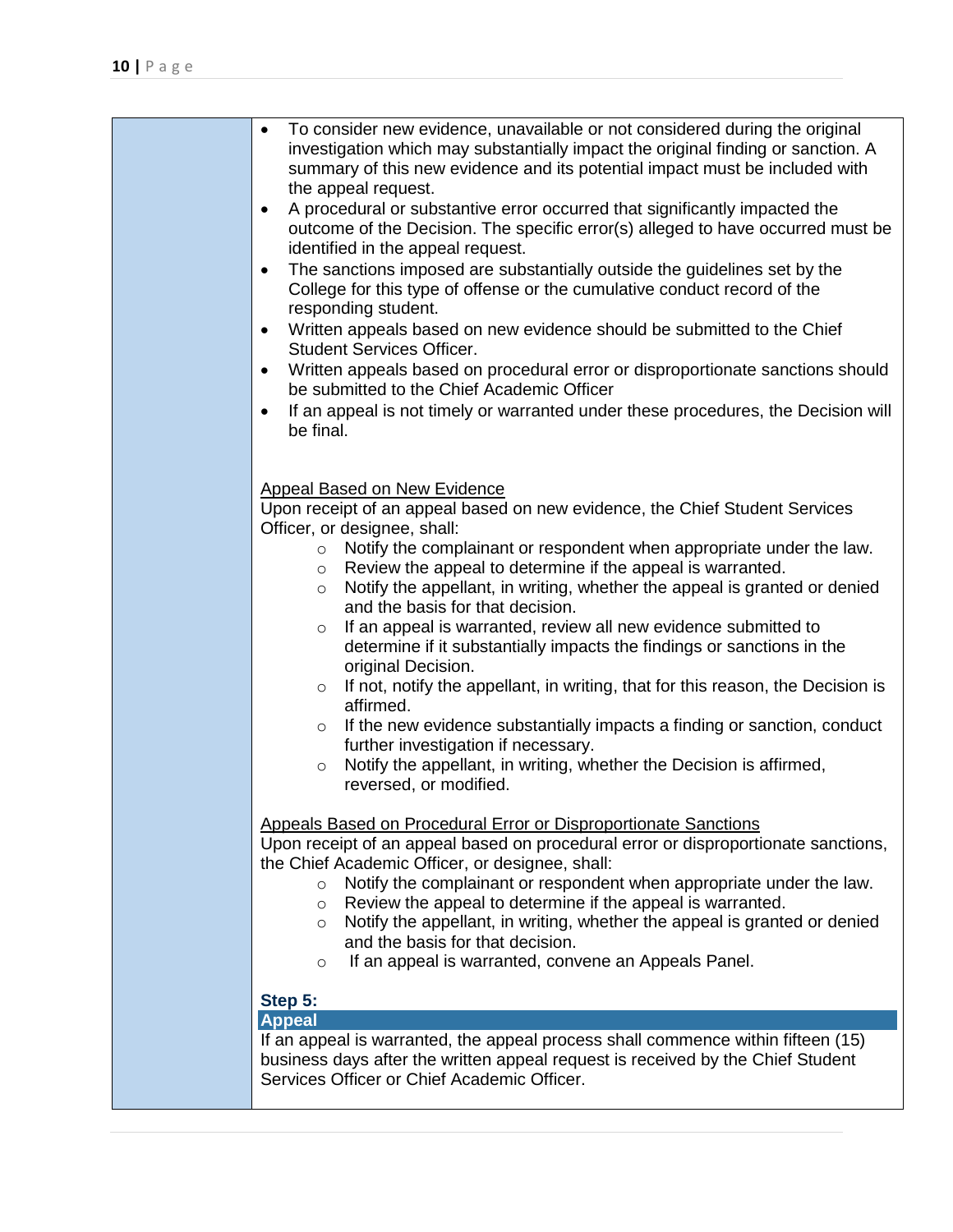*See Appeals Panel Guiding principles for further details.*

#### **Step 6:**

#### **Notification of Appeal Outcomes**

- The decision of the Chief Student Services Officer (for appeals on the basis of new evidence) or Appeals Panel (for appeals on the basis of a procedural error or disproportionate sanctions) is final.
- Within two (2) business days following a decision by the Chief Student Services Officer or Appeals Panel, the Chief Student Services Officer shall notify the appellant, in writing, of the decision and implement any issued sanctions.

Note: Decisions with respect to disciplinary matters will be treated as confidential student records subject to the Family Educational Rights and Privacy Act.

#### **Parental Notification**

The College reserves the right to notify parents/guardians of dependent\* students of violations of the Code, and may do so for drug and alcohol violations. The College may also notify parents/guardians of all students who are under the age of 21 of drug and alcohol violations. (\*A dependent is defined by FERPA as a student who is dependent for tax purposes.)

# **MISCONDUCT AND POSSIBLE SANCTIONS**

The table below sets forth the general range of sanctions for student misconduct. Students should note that the College reserves the right to issue additional and/or different sanctions should individual circumstances warrant. In doing so, the College may consider factors including, but not limited to, prior violations, severity of conduct, effect of conduct on other students and staff, number of individuals affected, and opportunity for education, resolution, and restorative justice.

| <b>Behavioral</b><br><b>Misconduct</b> | <b>Possible Sanctions</b>                                                                                                                                                                         |
|----------------------------------------|---------------------------------------------------------------------------------------------------------------------------------------------------------------------------------------------------|
| Abusive Acts                           | Written reprimand, Corrective action, Educational<br>program, Probation, Housing probation, No contact<br>directive, Disciplinary suspension, Housing suspension,<br>expulsion, Housing expulsion |
| Bullying and<br>cyberbullying          | Verbal reprimand, Written reprimand, Educational<br>program, Corrective action, Probation, Housing probation,<br>Disciplinary suspension, Housing suspension, Expulsion,<br>Housing expulsion     |
| Damage to Property                     | Corrective action, Probation, Housing probation,<br>Restitution/Compensation, Loss of privileges/access                                                                                           |
| <b>Disruptive Behavior</b>             | Verbal reprimand, Written reprimand, Corrective action,<br>Probation, Housing probation                                                                                                           |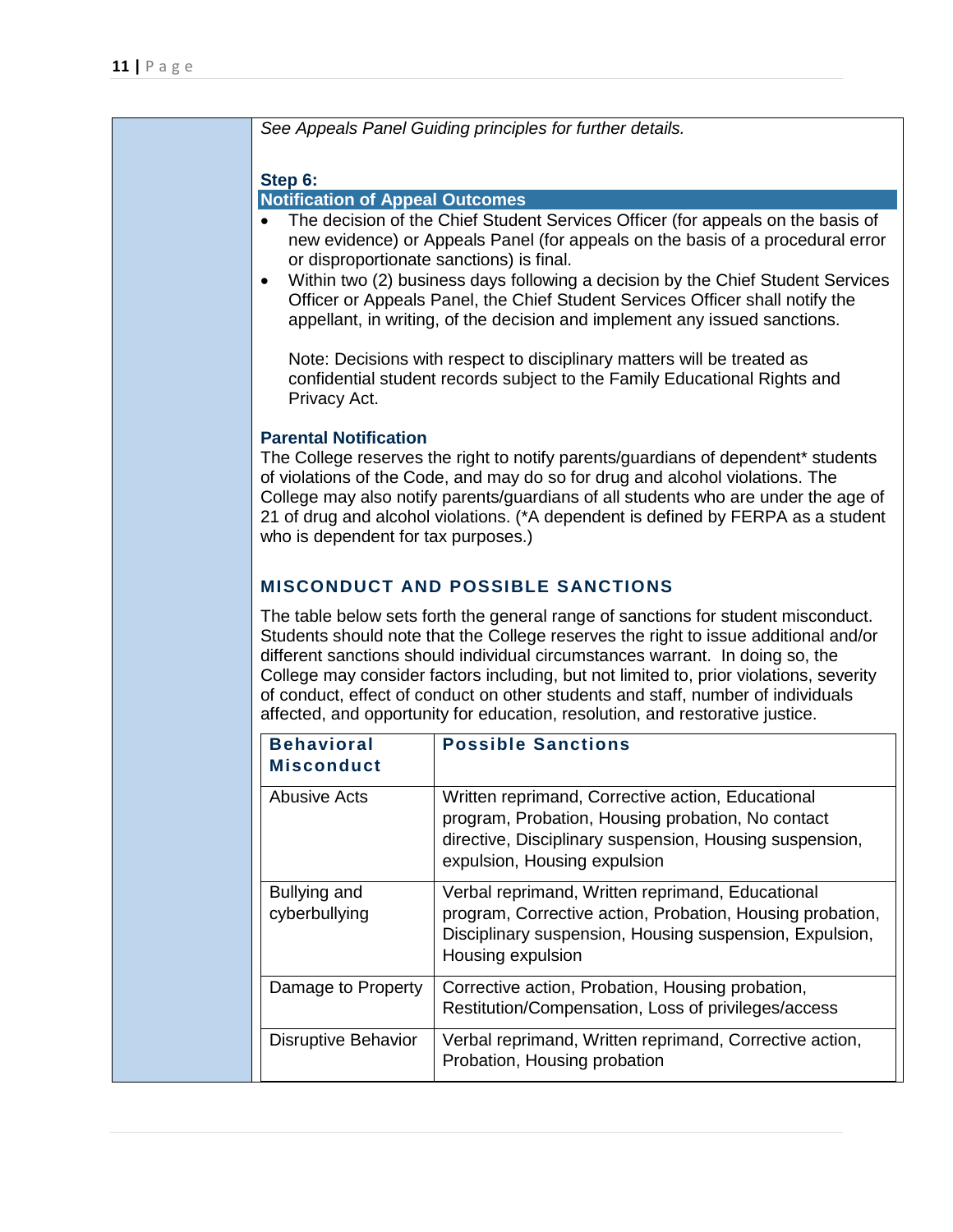| Noncompliance with<br>Policies and<br>Procedures | Verbal reprimand, Written reprimand, Corrective action,<br>Educational program, Loss of privileges/access, Probation,<br>Housing probation                                                                           |
|--------------------------------------------------|----------------------------------------------------------------------------------------------------------------------------------------------------------------------------------------------------------------------|
| <b>Sexual Harassment</b>                         | Educational program, Probation, No Contact Directive,<br>Housing Probation, Disciplinary suspension, Housing<br>suspension, Expulsion, Housing expulsion                                                             |
| <b>Sexual Misconduct</b>                         | No Contact Directive, Expulsion, Housing Expulsion                                                                                                                                                                   |
| Substance abuse -<br>first offense               | Written reprimand, Educational program, Probation,<br>Housing Probation, Confiscation of prohibited property                                                                                                         |
| Substance abuse -<br>repeat offense              | Educational program, Probation, Housing probation,<br>Mandated housing reassignment, Disciplinary suspension,<br>Housing suspension, Confiscation of prohibited property,<br><b>Expulsion, Housing Expulsion</b>     |
| <b>Theft</b>                                     | Probation, Housing probation, Restitution/Compensation,<br>Loss of privileges/access, Disciplinary suspension,<br>Housing suspension                                                                                 |
| Use of Prohibited<br>Items                       | Verbal reprimand, Written reprimand,<br>Restitution/Compensation, Loss of privileges/access,<br>Probation, Housing probation                                                                                         |
| Weapons                                          | Housing suspension, Housing expulsion, Confiscation of<br>prohibited property, Probation, Housing probation,<br>Suspension, Housing suspension, Expulsion, Housing<br>expulsion, Confiscation of prohibited property |

Students are expected to operate with Academic Integrity. The following issues are identified as Academic Misconduct and warrant formal sanctions:

- 1. Seeking to claim credit for the work or efforts of another without authorization or citation.
- 2. Using unauthorized information, materials, or fabricated data in any academic exercise.
- 3. Forging or falsifying academic documents or records or otherwise purposely furnishing false information to the College in connection with academic work.
- 4. Intentionally impeding or damaging the academic work of others.
- 5. Engaging in conduct aimed at making false representation of a student's academic performance.
- 6. Cheating on an examination, including the unauthorized use of information, materials or aids, or use of unauthorized additional time (special needs accommodations require approval of instructor and Disability Support Services staff).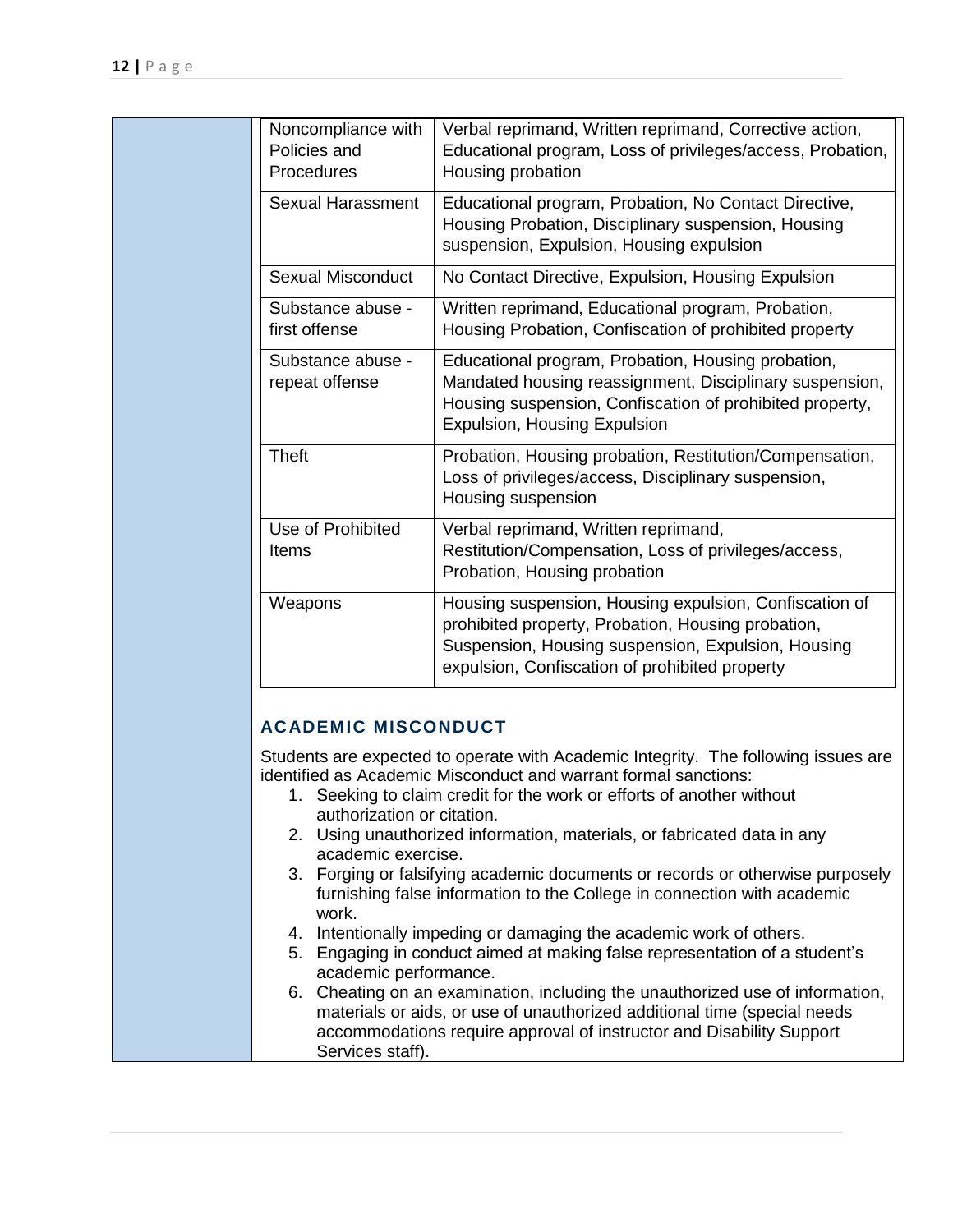| 7. Asking another student, verbally or in writing, to share information about the<br>contents of an examination or assessment, without written permission from<br>the instructor, specific to that examination or assessment.<br>8. Submitting, without the explicit approval of the course instructor, work<br>previously presented in another course.<br>9. Violating course rules as contained in the course syllabus or other<br>information provided to the student.<br>10. Violating program policies, professional standards and/or regulations as<br>established by a division or department and made available to students.<br>11. Assisting other students in any of these acts. |
|--------------------------------------------------------------------------------------------------------------------------------------------------------------------------------------------------------------------------------------------------------------------------------------------------------------------------------------------------------------------------------------------------------------------------------------------------------------------------------------------------------------------------------------------------------------------------------------------------------------------------------------------------------------------------------------------|
| <b>Academic Consequences and Sanctions</b>                                                                                                                                                                                                                                                                                                                                                                                                                                                                                                                                                                                                                                                 |
| Academic Misconduct will be addressed by the procedure set forth below.<br>Step 1:                                                                                                                                                                                                                                                                                                                                                                                                                                                                                                                                                                                                         |
|                                                                                                                                                                                                                                                                                                                                                                                                                                                                                                                                                                                                                                                                                            |
| Notification of Incident and Instructor Investigation<br>If an instructor suspects that a student has engaged in academic misconduct, the<br>instructor will:                                                                                                                                                                                                                                                                                                                                                                                                                                                                                                                              |
| Notify the Academic Division Dean.<br>Notify, in writing, the student alleged to have engaged in the conduct.<br>Commence an investigation.                                                                                                                                                                                                                                                                                                                                                                                                                                                                                                                                                |
| Investigation of academic misconduct<br>The student shall be afforded an opportunity to respond to the alleged<br>٠<br>misconduct, including providing relevant documentation or other evidence, and<br>identifying relevant witnesses.<br>Generally, an investigation will be completed within five (5) business days.<br>$\bullet$                                                                                                                                                                                                                                                                                                                                                       |
| Step 2:                                                                                                                                                                                                                                                                                                                                                                                                                                                                                                                                                                                                                                                                                    |
| <b>Instructor Findings and Sanction</b>                                                                                                                                                                                                                                                                                                                                                                                                                                                                                                                                                                                                                                                    |
| If the instructor determines that no academic misconduct occurred, the matter<br>$\bullet$<br>will be considered concluded.                                                                                                                                                                                                                                                                                                                                                                                                                                                                                                                                                                |
| If the instructor determines that academic misconduct occurred, the instructor<br>and Academic Program Dean shall take one of the actions below.<br>1. Determine appropriate academic sanctions and notify the student, in writing,<br>of the determination and sanctions (Decision), which may include any of the<br>following:                                                                                                                                                                                                                                                                                                                                                           |
| Documented verbal reprimand<br>Written reprimand<br>Removal of student from course<br>Required resubmission of the work to be graded on its merits<br>A lower grade on the particular assignment or test<br>A failing grade on the particular assignment or test<br>A lower grade in the course<br>A failing grade in the course                                                                                                                                                                                                                                                                                                                                                           |
| -OR-                                                                                                                                                                                                                                                                                                                                                                                                                                                                                                                                                                                                                                                                                       |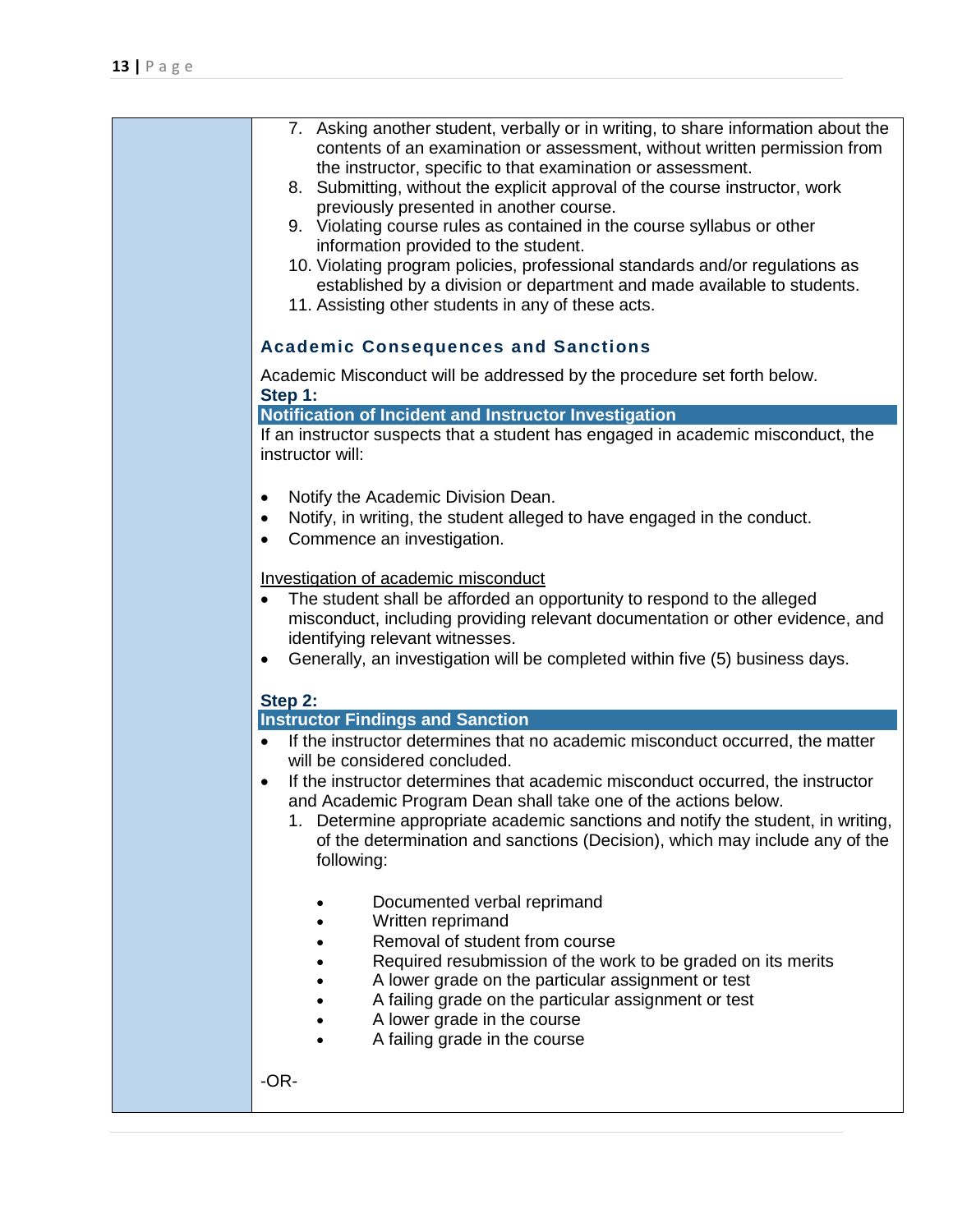| 2. If the instructor determines that the above sanctions are inadequate, the<br>instructor will refer the matter to the Academic Division Dean for elevated<br>sanctions. In such case, the Academic Program Dean will notify the<br>student, in writing, that the matter has been referred for elevated sanctions.                                                                                                                                                                                                                                                                                                                                                                                                                                                                                                                                                                                                                                                                                                                                                                                                                          |
|----------------------------------------------------------------------------------------------------------------------------------------------------------------------------------------------------------------------------------------------------------------------------------------------------------------------------------------------------------------------------------------------------------------------------------------------------------------------------------------------------------------------------------------------------------------------------------------------------------------------------------------------------------------------------------------------------------------------------------------------------------------------------------------------------------------------------------------------------------------------------------------------------------------------------------------------------------------------------------------------------------------------------------------------------------------------------------------------------------------------------------------------|
| Step 3:                                                                                                                                                                                                                                                                                                                                                                                                                                                                                                                                                                                                                                                                                                                                                                                                                                                                                                                                                                                                                                                                                                                                      |
| <b>Elevated Sanctions</b>                                                                                                                                                                                                                                                                                                                                                                                                                                                                                                                                                                                                                                                                                                                                                                                                                                                                                                                                                                                                                                                                                                                    |
| Upon referral of academic misconduct for elevated sanctions and review of the<br>$\bullet$<br>instructor's Decision, the Academic Division Dean may impose additional<br>sanctions, including any of the following:<br>Removal of the student from the course in progress (optional: ("W" grade<br>shown on transcript))<br>Removal of the individual from student worker positions, athletic teams, or<br>other student-related activities<br>Place the student on Disciplinary Probation<br><b>Impose Disciplinary Suspension</b><br>Expel the student from the College<br>The Academic Division Dean will notify the student, in writing, of all sanctions<br>$\bullet$<br>issued.<br>Two Academic Code violations (including classroom sanctions in Step 2 and<br>$\bullet$<br>elevated Sanctions in Step 3) may result in suspension from Southwest Tech<br>for a period of two (2) years. Prior to re-enrollment, the student will be required<br>to meet with the Academic Division Dean and satisfy other conditions of<br>enrollment, if appropriate. Any further violations may result in permanent<br>expulsion from the college. |
| Step 4:                                                                                                                                                                                                                                                                                                                                                                                                                                                                                                                                                                                                                                                                                                                                                                                                                                                                                                                                                                                                                                                                                                                                      |
| <b>Appeal</b>                                                                                                                                                                                                                                                                                                                                                                                                                                                                                                                                                                                                                                                                                                                                                                                                                                                                                                                                                                                                                                                                                                                                |
| Students have three (3) business days from receipt of a written Decision from                                                                                                                                                                                                                                                                                                                                                                                                                                                                                                                                                                                                                                                                                                                                                                                                                                                                                                                                                                                                                                                                |
| the instructor or Academic Program Dean to request an appeal.                                                                                                                                                                                                                                                                                                                                                                                                                                                                                                                                                                                                                                                                                                                                                                                                                                                                                                                                                                                                                                                                                |
| The appeal must be in writing, directed to the instructor (if sanctions were<br>$\bullet$<br>issued by instructor) or Academic Program Dean (if elevated sanctions were<br>issued) and provide information that supports an appeal for one of the following<br>reasons:<br>To consider new evidence, unavailable or not considered during the original<br>investigation, which could substantially impact the original findings or<br>sanction. A summary of this new evidence and its potential impact must be<br>included.<br>A procedural or substantive error occurred that significantly impacted the<br>outcome of the Decision.<br>The sanctions imposed are disproportionately outside the guidelines set by<br>Southwest Tech for this type of offense or the cumulative conduct record of<br>the responding student.                                                                                                                                                                                                                                                                                                               |
| All appeals shall be referred to the Chief Academic Officer to determine if the<br>appeal is timely and meets the criteria above. If the matter is not eligible for<br>appeal, the original finding and sanctions will be final.<br>If the appeal meets all required criteria, the Chief Academic Officer may review<br>the appeal or refer the appeal to an Appeals Panel.                                                                                                                                                                                                                                                                                                                                                                                                                                                                                                                                                                                                                                                                                                                                                                  |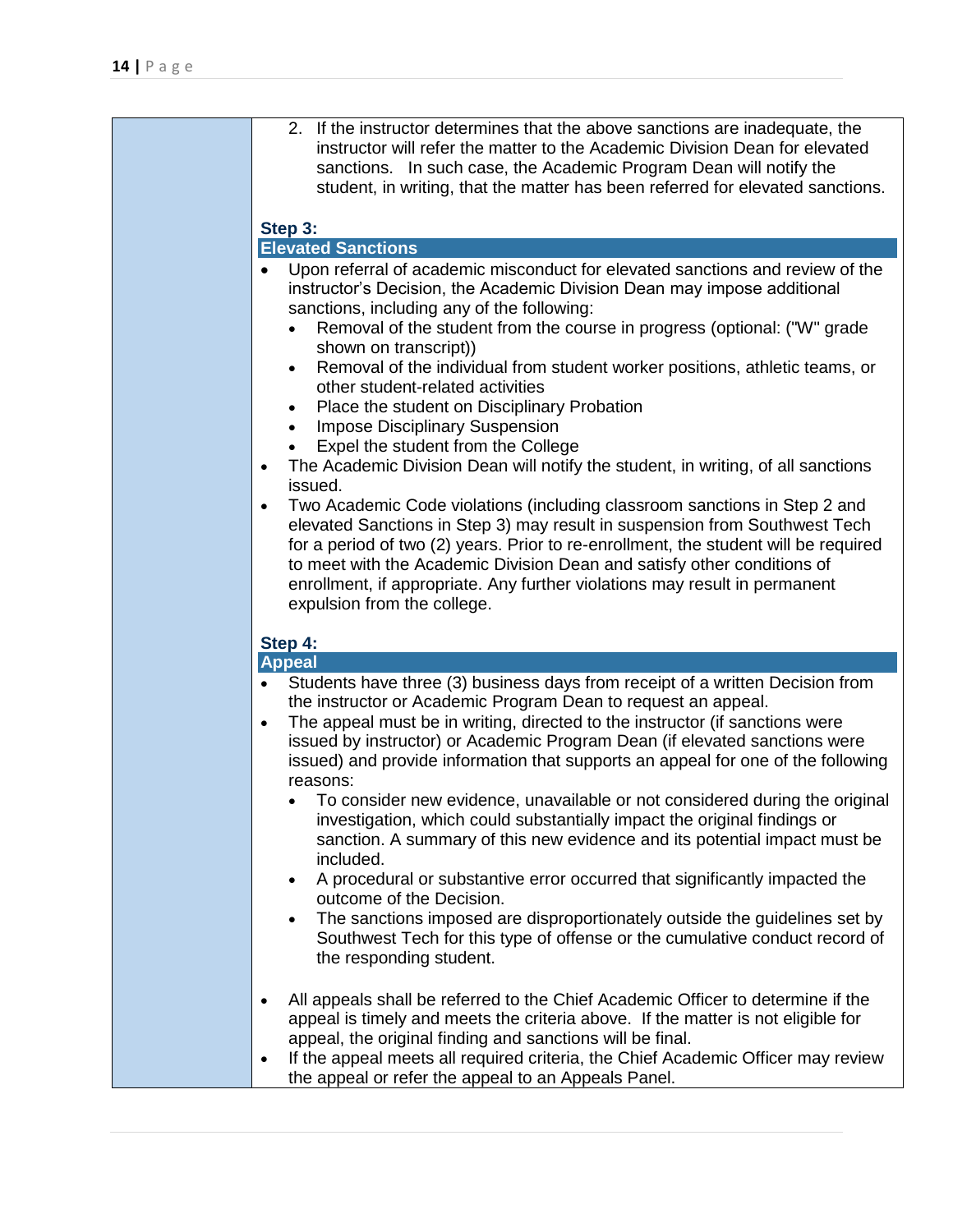• The Chief Academic Officer will notify the student, in writing, whether the appeal was granted and how it will be reviewed. **Step 5: Appeal**  • Generally, appeals will be conducted within fifteen (15) business days after receipt of a student's request, unless additional time is needed and approved by the Chief Academic Officer. The appeal review is limited to the documentation presented in the written appeal. • On review, the Appeals Panel or Chief Academic Officer will prepare a report with findings and make a determination to do one of the following: • Affirm the Decision in whole • Affirm the Decision with modifications • Reverse the Decision and dismiss the complaint • Reverse the Decision and order further investigation *See Appeals Panel Guiding principles for further details.* **Step 6: Notification of appeal outcome** • The decision of the Appeals Panel or Chief Academic Officer is final. The Chief Academic Officer will implement the final decision. The Chief Academic Officer will notify the student of the decision, in writing, within two (2) business days following completion of the appeal. **GRADE DISPUTE Assignment, Project and Test Grades** Students who wish to dispute a grade received during the semester, other than the final grade (e.g., grade on a test, essay, homework, performance, computer program project), may do so informally by discussing the matter with the instructor who issued the grade. However, the instructor's decision is final and may not be further appealed. **Final Grade Dispute** When a student believes that the final grade he/she has received in a course is inaccurate or unjustified, the student must use the following dispute procedures: 1. Within thirty (30) business days from posting of the final grade, the student shall contact the instructor who issued the final grade and discuss the grade in question. If the student is unable to contact the instructor, he or she may seek assistance through the Academic Program Dean. The instructor shall provide a written response to the student within five (5) business days of discussing the grade with the student. 2. If the student and instructor are not able to resolve the dispute and the student wishes to pursue the matter, he or she shall contact the Academic Program Dean in writing within ten (10) business days of the date of the instructor's decision. The Academic Program Dean, or designee, will work to attempt a resolution. The Academic Program Dean or designee shall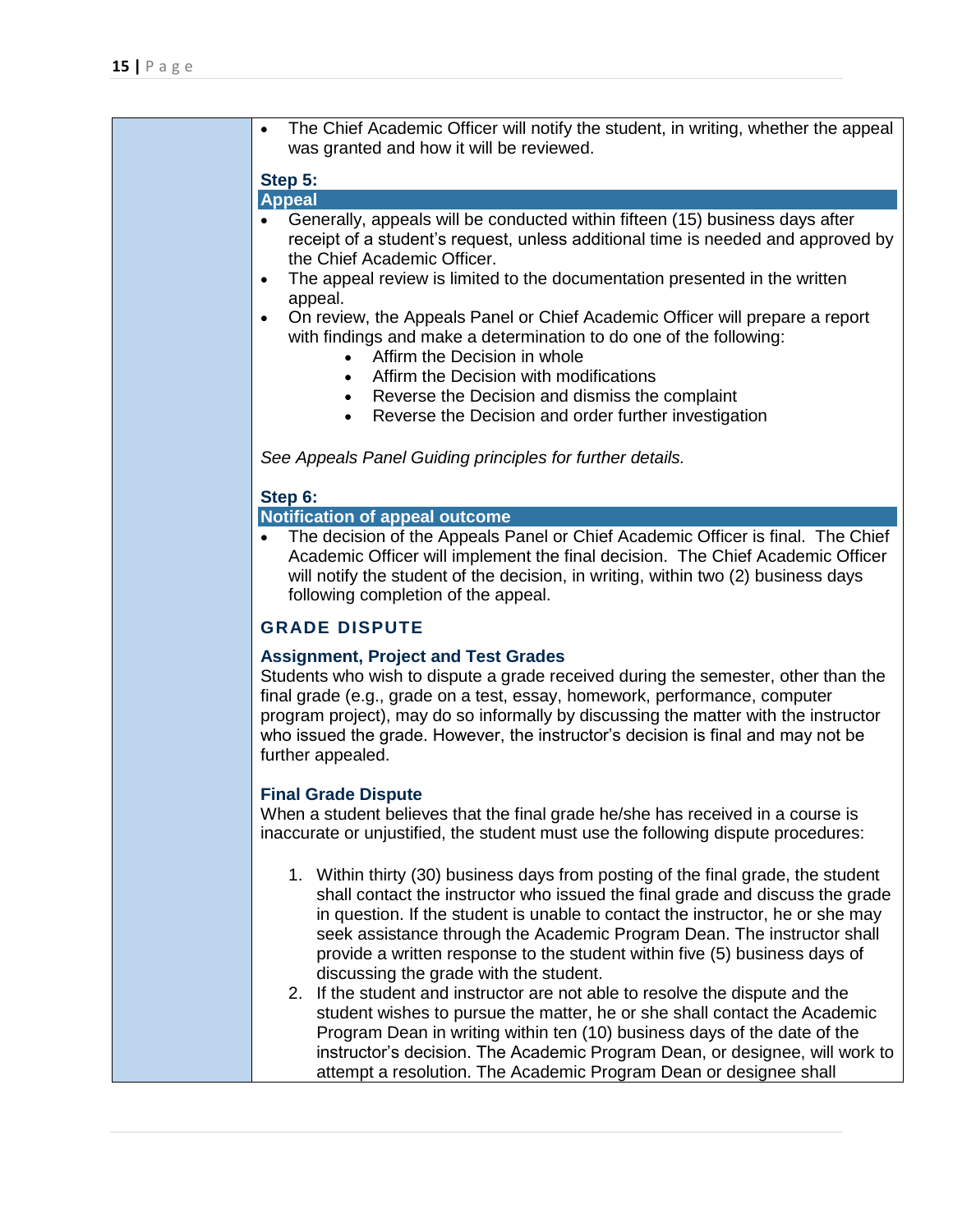| provide a written response to the student within ten (10) business days of<br>receipt of the request to resolve the dispute.<br>3. If the dispute is not resolved by the Academic Program Dean, the student<br>may make a written request to the Chief Academic Officer, or designee,<br>within five (5) business days of the written response from the Academic<br>Program Dean. If the request is not filed within the prescribed time, the<br>student forfeits the right to any further appeal. The appeal letter must<br>include the student's reasons for disputing the final grade.<br>4. The Chief Academic Officer will respond to the student within ten (10)<br>business days. This decision is final. |
|------------------------------------------------------------------------------------------------------------------------------------------------------------------------------------------------------------------------------------------------------------------------------------------------------------------------------------------------------------------------------------------------------------------------------------------------------------------------------------------------------------------------------------------------------------------------------------------------------------------------------------------------------------------------------------------------------------------|
| <b>APPEALS</b>                                                                                                                                                                                                                                                                                                                                                                                                                                                                                                                                                                                                                                                                                                   |
| <b>APPEALS PANEL COMPOSITION</b><br>The Chief Academic Officer will select a three-member Appeals Panel from a<br>pool of individuals which includes faculty, staff, and students who have<br>completed DL Stafford training as a Campus Safety Authority. If the Chief<br>Academic Officer was involved in academic misconduct sanctions under appeal<br>than the Chief Student Services Officer will select the Appeals Panel.<br>One member of the Appeals Panel will serve as the chairperson.<br>$\bullet$                                                                                                                                                                                                  |
| <b>Eligibility of Appeals Panel Members</b><br>Individuals (other than students) are eligible to serve on the Appeals Panel if they<br>meet the following criteria:<br>The individual received training on appeal procedures.<br>$\circ$<br>The individual was not involved in any part of the complaint process.<br>$\circ$<br>Students may serve on an Appeals Panel if they meet the following<br>$\circ$<br>criteria:                                                                                                                                                                                                                                                                                        |
| The student is in good academic standing and have completed at<br>least 15 credits with a cumulative GPA of 2.0.<br>The students is not under investigation for misconduct under any<br>٠<br>policy of the College.<br>The student has not received disciplinary sanctions for<br>٠<br>misconduct under any policy of the College during any period of<br>enrollment.<br>The President has final authority to approve all members of an Appeals Panel.                                                                                                                                                                                                                                                           |
| APPEALS PANEL PROCESS AND GUIDING PRINCIPLES<br>The Appeals Panel (Panel) conducts administrative reviews, not hearings or<br>other legal proceedings. The Panel will review only information relevant to the<br>reason for the appeal and give appropriate deference to the Decision. The<br>Chief Student Services Officer may not participate in the appeal of behavioral<br>misconduct sanctions.<br>The appellant shall have the opportunity to provide the Panel written information<br>$\bullet$<br>relevant to procedural error or disproportionate sanctions.                                                                                                                                           |
| <b>The Appeals Meeting</b><br>Prior to the meeting, the Panel shall be provided with the following:<br>Decision including evidence<br>$\circ$                                                                                                                                                                                                                                                                                                                                                                                                                                                                                                                                                                    |